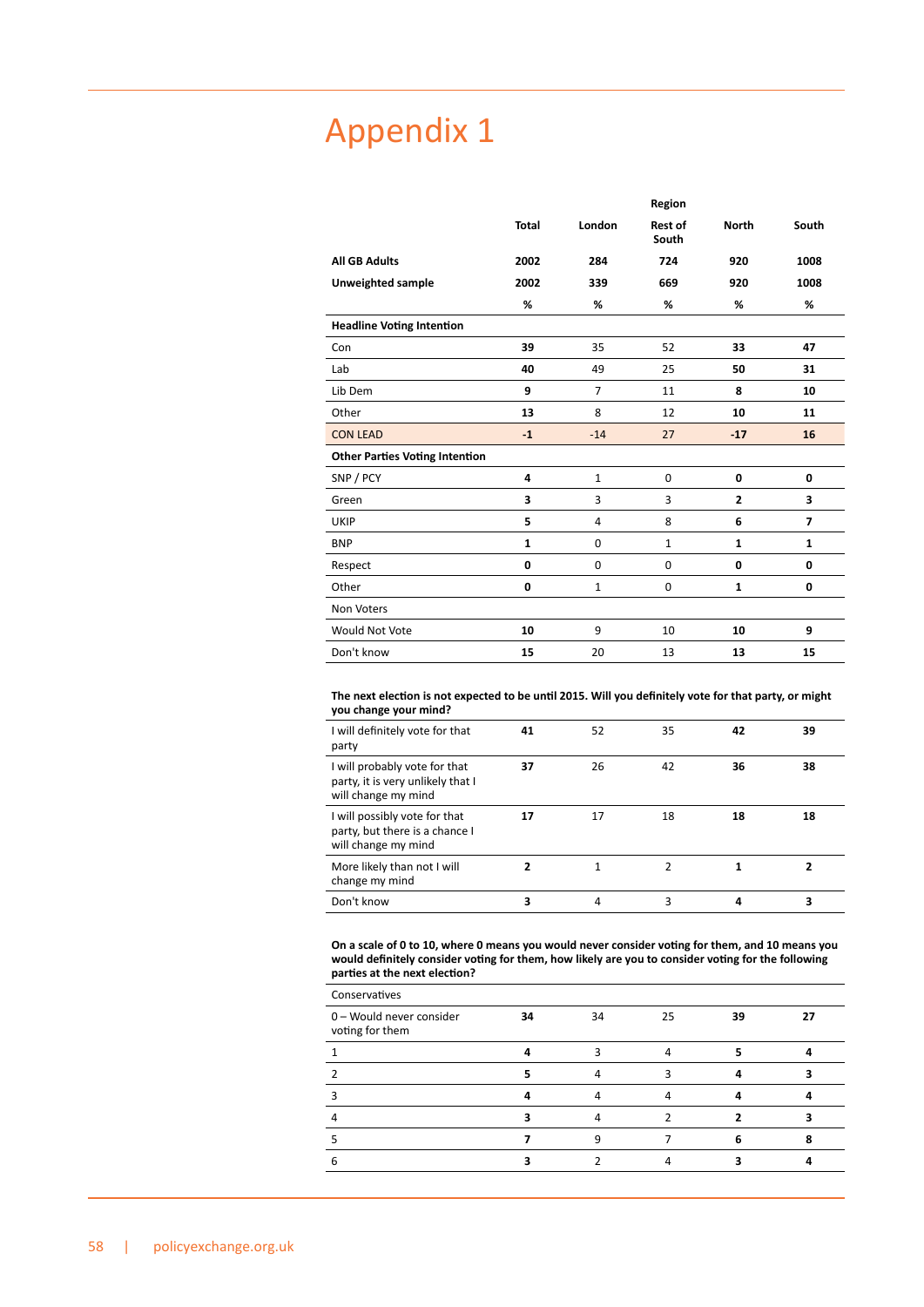|                                                   |              |                  | Region           |                         |                         |
|---------------------------------------------------|--------------|------------------|------------------|-------------------------|-------------------------|
|                                                   | <b>Total</b> | London           | Rest of<br>South | <b>North</b>            | South                   |
| <b>All GB Adults</b>                              | 2002         | 284              | 724              | 920                     | 1008                    |
| <b>Unweighted sample</b>                          | 2002         | 339              | 669              | 920                     | 1008                    |
|                                                   | %            | %                | %                | %                       | %                       |
| 7                                                 | 4            | 4                | 6                | 4                       | 5                       |
| 8                                                 | 6            | 6                | 8                | 5                       | $\overline{\mathbf{z}}$ |
| 9                                                 | 4            | 4                | 5                | 4                       | 5                       |
| 10 - Would definitely consider<br>voting for them | 21           | 18               | 27               | 18                      | 25                      |
| Don't know                                        | 6            | 8                | 5                | $\overline{ }$          | 6                       |
| <b>AVERAGE</b>                                    | 4.3          | 4.2              | 5.4              | 3.9                     | 5.1                     |
| Labour                                            |              |                  |                  |                         |                         |
| 0 - Would never consider<br>voting for them       | 25           | 23               | 31               | 20                      | 29                      |
| 1                                                 | 5            | $\overline{2}$   | 6                | 5                       | 5                       |
| 2                                                 | 6            | 5                | $\overline{7}$   | 5                       | 6                       |
| 3                                                 | 4            | 6                | 5                | 4                       | 5                       |
| 4                                                 | 4            | 3                | 6                | 3                       | 5                       |
| 5                                                 | 10           | 7                | 11               | 9                       | 10                      |
| 6                                                 | 5            | 3                | 5                | 6                       | 4                       |
| $\overline{7}$                                    | 6            | 9                | 6                | 4                       | 7                       |
| 8                                                 | 6            | 6                | 3                | 5                       | 4                       |
| 9                                                 | 4            | 4                | $\overline{2}$   | 6                       | 3                       |
| 10 - Would definitely consider<br>voting for them | 20           | 25               | 13               | 26                      | 16                      |
| Don't know                                        | 6            | 8                | 5                | 7                       | 6                       |
| <b>AVERAGE</b>                                    | 4.7          | 5.3              | 3.8              | 5.4                     | 4.2                     |
| <b>Liberal Democrat</b>                           |              |                  |                  |                         |                         |
| 0 - Would never consider<br>voting for them       | 34           | 36               | 32               | 36                      | 33                      |
| 1                                                 | 7            | 4                | 6                | 8                       | 6                       |
| $\overline{2}$                                    | 6            | 7                | 4                | 7                       | 5                       |
| 3                                                 | 7            | 8                | 9                | 5                       | 8                       |
| 4                                                 | 6            | 7                | 6                | 7                       | 6                       |
| 5                                                 | 11           | 10               | 13               | 10                      | 12                      |
| 6                                                 | 6            | 5                | 6                | 4                       | 6                       |
| 7                                                 | 5            | 5                | 6                | 5                       | 6                       |
| 8                                                 | 4            | $\overline{4}$   | 4                | 3                       | 4                       |
| 9                                                 | $\mathbf{2}$ | $\mathbf{1}$     | $\overline{2}$   | $\overline{\mathbf{2}}$ | $\mathbf{2}$            |
| 10 - Would definitely consider<br>voting for them | 5            | $\pmb{4}$        | 6                | 6                       | 5                       |
| Don't know                                        | 6            | $\boldsymbol{9}$ | 6                | $\overline{\mathbf{z}}$ | $\overline{\mathbf{z}}$ |
| AVERAGE                                           | 3.1          | 2.9              | 3.4              | 3.0                     | 3.2                     |

**Which, if any, of the following parties have you voted for in the past? Please tick all that apply.**

| 50 |    | 42 | bі | 39 |
|----|----|----|----|----|
| 46 |    |    | 39 | 45 |
| 36 | 39 | 54 | 36 | 50 |
|    |    |    |    |    |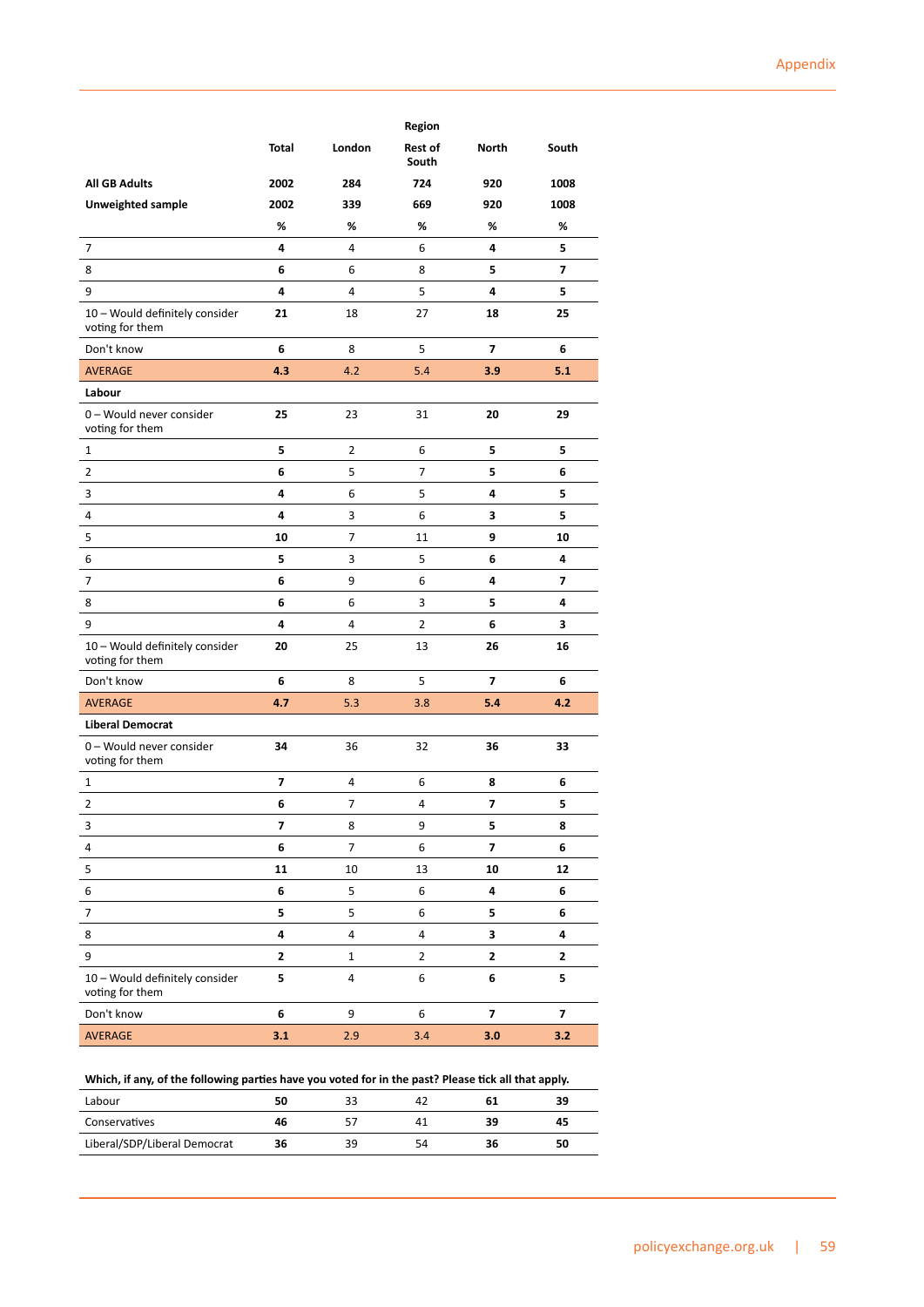|                          |                |                | Region                  |                |                |
|--------------------------|----------------|----------------|-------------------------|----------------|----------------|
|                          | <b>Total</b>   | London         | <b>Rest of</b><br>South | <b>North</b>   | South          |
| <b>All GB Adults</b>     | 2002           | 284            | 724                     | 920            | 1008           |
| <b>Unweighted sample</b> | 2002           | 339            | 669                     | 920            | 1008           |
|                          | %              | %              | %                       | %              | %              |
| Green                    | 10             | 8              | 12                      | 10             | 11             |
| <b>UKIP</b>              | 9              | $\overline{2}$ | 2                       | 8              | $\overline{2}$ |
| <b>SNP</b>               | 5              | $\mathbf{1}$   | $\mathbf{1}$            | 4              | 1              |
| <b>BNP</b>               | 3              | 8              | 7                       | 1              | 7              |
| Plaid Cymru              | $\mathbf{2}$   | 12             | 11                      | $\mathbf{1}$   | 11             |
| Have never voted         | 7              | 0              | $\mathbf 0$             | 6              | 0              |
| Don't know               | $\overline{2}$ | $\overline{2}$ | $\overline{2}$          | $\overline{2}$ | $\overline{2}$ |

### **Thinking back, which of the political parties do you think your parents mostly voted for?**

| Conservatives                | 31 | 28 | 38 | 25 | 35 |
|------------------------------|----|----|----|----|----|
| Labour                       | 44 | 45 | 36 | 53 | 38 |
| Liberal/SDP/Liberal Democrat | 8  |    | 10 |    | 9  |
| Another party                |    |    |    |    |    |
| Did not vote                 | 4  |    |    |    |    |
| Don't know                   |    |    |    | 10 | 12 |

#### **Some people talk about 'left', 'right' and 'centre' to describe parties and politicians. With this in mind, where would you place each of the following?**

| <b>Labour Party</b>       |                |                |                |                |                |
|---------------------------|----------------|----------------|----------------|----------------|----------------|
| Very left-wing            | 8              | $\overline{7}$ | 9              | 8              | 8              |
| Fairly left-wing          | 20             | 23             | 23             | 18             | 23             |
| Slightly left-of-centre   | 28             | 29             | 27             | 25             | 27             |
| Centre                    | 10             | 10             | 9              | 12             | 9              |
| Slightly right-of-centre  | 5              | 6              | 3              | 4              | 4              |
| Fairly right-wing         | $\overline{2}$ | $\overline{2}$ | $\overline{2}$ | 3              | $\overline{2}$ |
| Very right-wing           | $\mathbf{1}$   | $\Omega$       | $\mathbf{1}$   | $\mathbf{1}$   | $\mathbf{1}$   |
| Don't know                | 27             | 23             | 27             | 30             | 26             |
|                           | 2.9            | 2.9            | 2.8            | 3.0            | 2.8            |
| <b>Conservative Party</b> |                |                |                |                |                |
| Very left-wing            | $\mathbf{1}$   | $\mathbf 0$    | $\mathbf{1}$   | $\mathbf{1}$   | $\mathbf{1}$   |
| Fairly left-wing          | $\overline{2}$ | $\Omega$       | $\mathbf{1}$   | $\overline{2}$ | 1              |
| Slightly left-of-centre   | 3              | 3              | $\overline{2}$ | 3              | $\overline{2}$ |
| Centre                    | 6              | 9              | 6              | $\overline{7}$ | 7              |
| Slightly right-of-centre  | 20             | 19             | 21             | 17             | 21             |
| Fairly right-wing         | 26             | 27             | 30             | 22             | 29             |
| Very right-wing           | 14             | 16             | 12             | 17             | 13             |
| Don't know                | 28             | 24             | 27             | 31             | 26             |
|                           | 5.4            | 5.6            | 5.5            | 5.5            | 5.5            |
| <b>Liberal Democrats</b>  |                |                |                |                |                |
| Very left-wing            | 3              | 3              | 4              | 3              | 4              |
| Fairly left-wing          | 9              | 10             | 9              | 8              | 9              |
| Slightly left-of-centre   | 17             | 15             | 19             | 14             | 18             |
| Centre                    | 21             | 20             | 19             | 21             | 20             |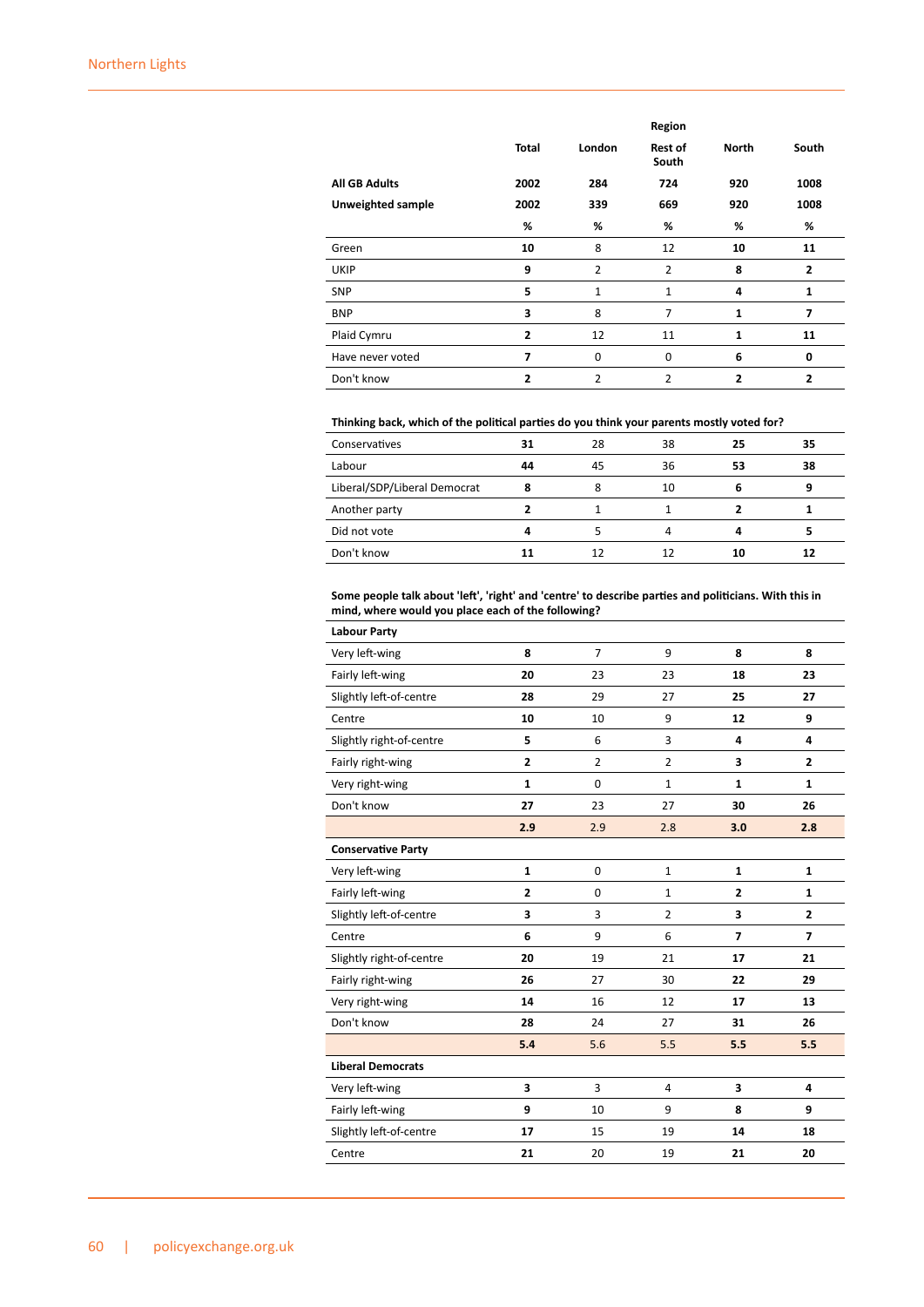|                          |                |                | Region                  |                |                |
|--------------------------|----------------|----------------|-------------------------|----------------|----------------|
|                          | <b>Total</b>   | London         | <b>Rest of</b><br>South | <b>North</b>   | South          |
| <b>All GB Adults</b>     | 2002           | 284            | 724                     | 920            | 1008           |
| Unweighted sample        | 2002           | 339            | 669                     | 920            | 1008           |
|                          | %              | %              | %                       | %              | %              |
| Slightly right-of-centre | 14             | 16             | 12                      | 14             | 13             |
| Fairly right-wing        | 4              | 6              | 3                       | 5              | 4              |
| Very right-wing          | $\mathbf{1}$   | $\overline{2}$ | $\mathbf{1}$            | $\overline{2}$ | $\mathbf{1}$   |
| Don't know               | 32             | 28             | 32                      | 34             | 31             |
|                          | 3.7            | 3.9            | 3.6                     | 3.9            | 3.7            |
| Yourself                 |                |                |                         |                |                |
| Very left-wing           | $\overline{2}$ | $\overline{2}$ | $\overline{2}$          | 3              | $\overline{2}$ |
| Fairly left-wing         | 9              | 12             | $\overline{7}$          | 10             | 9              |
| Slightly left-of-centre  | 14             | 19             | 11                      | 12             | 13             |
| Centre                   | 21             | 21             | 22                      | 22             | 21             |
| Slightly right-of-centre | 13             | 11             | 17                      | 11             | 15             |
| Fairly right-wing        | 9              | 8              | 11                      | 8              | 10             |
| Very right-wing          | $\overline{2}$ | $\overline{2}$ | 3                       | 3              | 3              |
| Don't know               | 29             | 25             | 27                      | 31             | 27             |
|                          | 4.0            | 3.8            | 4.2                     | 3.9            | 4.1            |

### **Which of the following do you think best describes where you live?**

| In a city                       | 18 | 46 | 8  | 14 | 19 |
|---------------------------------|----|----|----|----|----|
| In a town                       | 30 | 20 | 34 | 36 | 30 |
| In the suburbs of a city        | 15 | 26 | 10 | 16 | 15 |
| In the suburbs of a town        | 16 |    | 22 | 16 | 17 |
| In a village or the countryside | 21 |    | 25 |    | 18 |
| Don't know                      |    |    |    |    |    |

## **Which of the following best applies to you?**

| Working in the public sector             | 19 | 18 | 15 | 21 | 16 |
|------------------------------------------|----|----|----|----|----|
| Working in the private sector            | 32 | 35 | 36 | 29 | 35 |
| Working in the voluntary<br>sector       | 3  | 4  | 2  | ,  | 3  |
| Retired                                  | 25 | 22 | 27 | 26 | 26 |
| In full time education                   | 6  | 6  | 6  | 4  | 6  |
| Currently unemployed and<br>seeking work | 5  | 6  | 5  | 5  | 5  |
| Not seeking work at present              | 9  | 6  | 8  | 11 |    |
| Don't know                               |    | 4  |    |    |    |

## **If you have a partner or spouse, which of the following best applies to them**

| Working in the public sector       | 15 | 12 | 14 |    | 13 |
|------------------------------------|----|----|----|----|----|
| Working in the private sector      | 27 | 27 | 29 | 26 | 28 |
| Working in the voluntary<br>sector |    |    |    |    |    |
| Retired                            | 18 | 13 | 19 | 16 | 18 |
| In full time education             |    |    |    |    |    |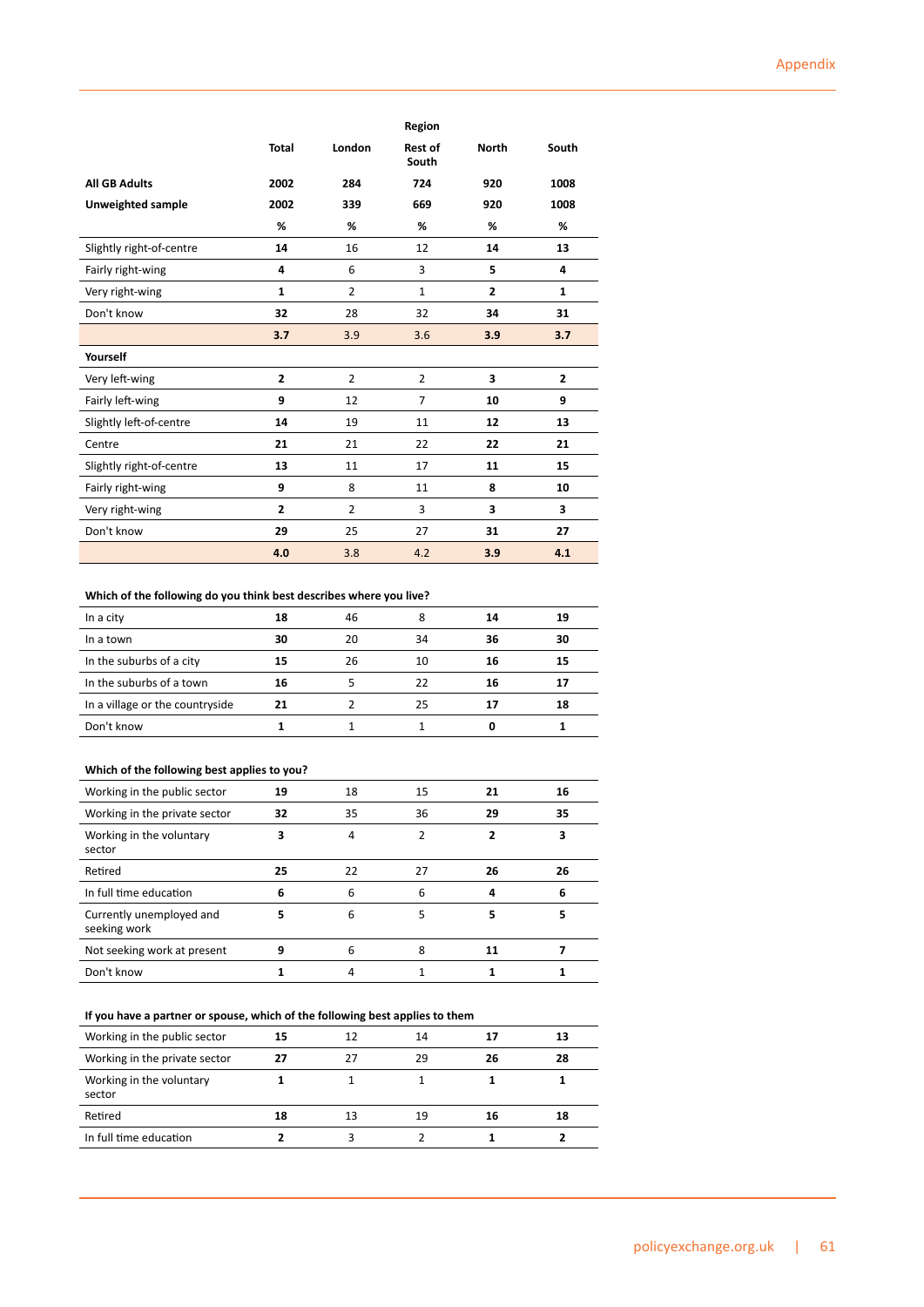|                                                        |              |                | Region                  |              |       |
|--------------------------------------------------------|--------------|----------------|-------------------------|--------------|-------|
|                                                        | <b>Total</b> | London         | <b>Rest of</b><br>South | <b>North</b> | South |
| <b>All GB Adults</b>                                   | 2002         | 284            | 724                     | 920          | 1008  |
| Unweighted sample                                      | 2002         | 339            | 669                     | 920          | 1008  |
|                                                        | %            | %              | %                       | %            | %     |
| Currently unemployed and<br>seeking work               | 2            | 3              | 3                       | 3            | 3     |
| Not seeking work at present                            | 5            | 5              | 5                       | 5            | 5     |
| Don't know                                             | 1            | $\overline{2}$ | $\Omega$                | 1            | 1     |
| Not applicable - I do not have<br>a partner or spouse. | 29           | 35             | 27                      | 30           | 29    |

### **Which, if any, of the following tax credits or benefits do you currently receive? Please tick all that apply.**

| Child Benefit                                                       | 16 | 16 | 18             | 14 | 17 |
|---------------------------------------------------------------------|----|----|----------------|----|----|
| <b>Disability Living Allowance</b>                                  | 8  | 4  | 6              | 9  | 6  |
| <b>Working Tax Credit</b>                                           | 6  | 3  | 6              | 6  | 5  |
| <b>Housing Benefit</b>                                              | 7  | 7  | 7              | 8  | 7  |
| State pension                                                       | 17 | 14 | 19             | 17 | 18 |
| Child Tax Credit                                                    | 10 | 10 | 9              | 10 | 9  |
| <b>Income Support</b>                                               | 3  | 2  | 3              | 4  | 3  |
| Job Seekers Allowance                                               | 3  | 3  | $\overline{2}$ | 3  | 2  |
| Incapacity Benefit or<br><b>Employment and Support</b><br>Allowance | 6  | 5  | 5              | 6  | 5  |
| None of these                                                       | 51 | 56 | 48             | 51 | 51 |
| Don't know                                                          |    | 3  | 2              |    |    |

### **Would you consider yourself to be:**

| Working class       | 33 | 30       | 28       | 41 | 28 |
|---------------------|----|----------|----------|----|----|
| Upper working class | 10 | 8        | 11       | 10 | 10 |
| Lower middle class  | 16 | 16       | 16       | 15 | 16 |
| Middle class        | 27 | 32       | 33       | 22 | 33 |
| Upper middle class  | 3  | 5        | 3        | 2  | 4  |
| Upper class         | O  | $\Omega$ | $\Omega$ | 0  | 0  |
| None of these       | 6  | 6        | 5        | 5  | 6  |
| Don't know          | 5  | 3        | 4        | 4  | 4  |
| <b>WORKING</b>      | 43 | 38       | 39       | 51 | 38 |
| <b>MIDDLE</b>       | 46 | 53       | 52       | 39 | 53 |

### **How worried, if at all, are you that...**

| now women, if at an, are you that           |    |    |    |    |    |  |  |
|---------------------------------------------|----|----|----|----|----|--|--|
| You or your partner will become unemployed? |    |    |    |    |    |  |  |
| Very worried                                | 11 | 12 | 8  | 11 | 9  |  |  |
| Fairly worried                              | 22 | 23 | 24 | 21 | 24 |  |  |
| Not very worried                            | 27 | 27 | 27 | 26 | 27 |  |  |
| Not worried at all                          | 31 | 25 | 35 | 33 | 32 |  |  |
| Don't know                                  | g  | 12 | 6  | 9  | 8  |  |  |
| <b>FAIRLY OR VERY</b>                       | 33 | 35 | 32 | 32 | 33 |  |  |
|                                             |    |    |    |    |    |  |  |

**You will lose your home?**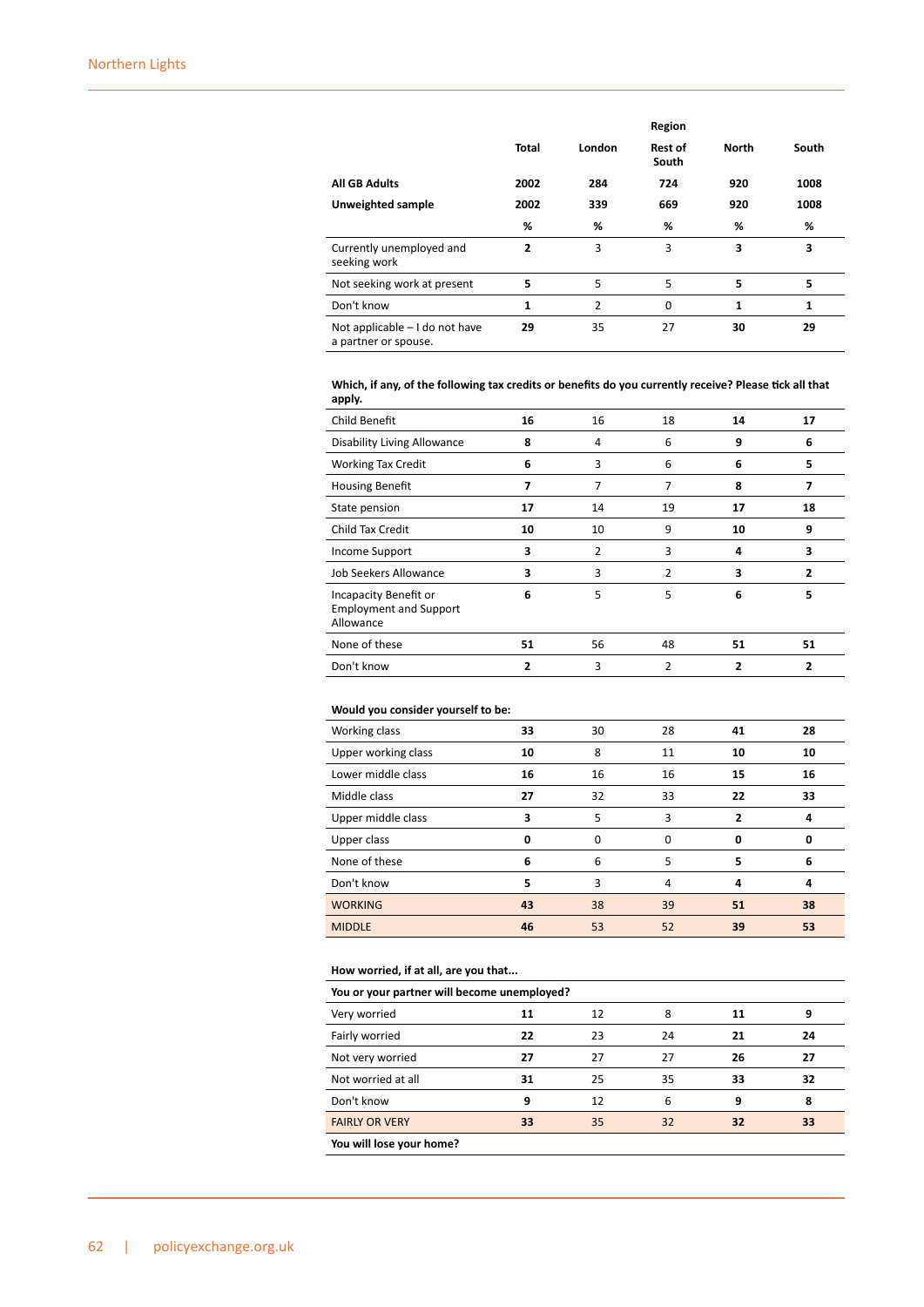|                                                    |                |                | Region                  |                |                |
|----------------------------------------------------|----------------|----------------|-------------------------|----------------|----------------|
|                                                    | <b>Total</b>   | London         | <b>Rest of</b><br>South | <b>North</b>   | South          |
| <b>All GB Adults</b>                               | 2002           | 284            | 724                     | 920            | 1008           |
| Unweighted sample                                  | 2002           | 339            | 669                     | 920            | 1008           |
|                                                    | %              | %              | %                       | %              | %              |
| Very worried                                       | $\overline{7}$ | $\overline{7}$ | $\overline{7}$          | 6              | $\overline{7}$ |
| Fairly worried                                     | 12             | 11             | 11                      | 14             | 11             |
| Not very worried                                   | 34             | 37             | 33                      | 31             | 34             |
| Not worried at all                                 | 42             | 37             | 44                      | 45             | 42             |
| Don't know                                         | 5              | 8              | $\overline{a}$          | 5              | 5              |
| <b>FAIRLY OR VERY</b>                              | 19             | 18             | 18                      | 20             | 18             |
| You will not be able to pay your bills?            |                |                |                         |                |                |
| Very worried                                       | 12             | 15             | 11                      | 14             | 12             |
| Fairly worried                                     | 27             | 27             | 25                      | 29             | 26             |
| Not very worried                                   | 34             | 32             | 39                      | 31             | 37             |
| Not worried at all                                 | 23             | 22             | 23                      | 23             | 23             |
| Don't know                                         | 3              | 4              | 3                       | $\overline{2}$ | 3              |
| <b>FAIRLY OR VERY</b>                              | 39             | 42             | 36                      | 43             | 38             |
| Your children will find it hard to get on in life? |                |                |                         |                |                |
| Very worried                                       | 17             | 17             | 16                      | 18             | 16             |
| Fairly worried                                     | 28             | 24             | 30                      | 29             | 28             |
| Not very worried                                   | 18             | 16             | 18                      | 16             | 17             |
| Not worried at all                                 | 21             | 22             | 21                      | 20             | 21             |
| Don't know                                         | 17             | 21             | 15                      | 17             | 17             |
| <b>FAIRLY OR VERY</b>                              | 45             | 41             | 46                      | 47             | 44             |

**Which of the following would be the most helpful things politicians could do to improve life for you and your family? Please tick up to three**

| Reducing energy bills                                               | 50 | 38 | 48 | 54 | 45 |
|---------------------------------------------------------------------|----|----|----|----|----|
| Reducing fuel duty                                                  | 43 | 22 | 48 | 43 | 41 |
| Reducing income tax                                                 | 26 | 27 | 30 | 27 | 29 |
| <b>Reducing VAT</b>                                                 | 26 | 22 | 28 | 25 | 26 |
| Reducing council tax                                                | 22 | 25 | 23 | 22 | 24 |
| Making it easier to find a job                                      | 16 | 16 | 15 | 18 | 15 |
| Reducing fares on public<br>transport                               | 16 | 27 | 17 | 13 | 20 |
| Reducing the cost of<br>mortgages and rents                         | 16 | 17 | 16 | 15 | 16 |
| Reducing crime and anti-<br>social behaviour in my<br>neighbourhood | 14 | 19 | 11 | 14 | 13 |
| Improving our local hospital                                        | 11 | 11 | 9  | 10 | 9  |
| Reducing university tuition<br>fees                                 | 10 | 11 | 11 | 10 | 11 |
| Increasing benefit levels                                           | 5  | 6  | 5  | 8  | 5  |
| Reducing traffic jams and<br>congestion on public transport         | 5  | 10 | 4  | 3  | 6  |
| Making our area feel nicer and<br>reducing rubbish and graffiti     | 4  | 6  | 3  | 4  | 4  |
| Reducing the cost of childcare                                      | 4  | 6  | 5  | 4  | 5  |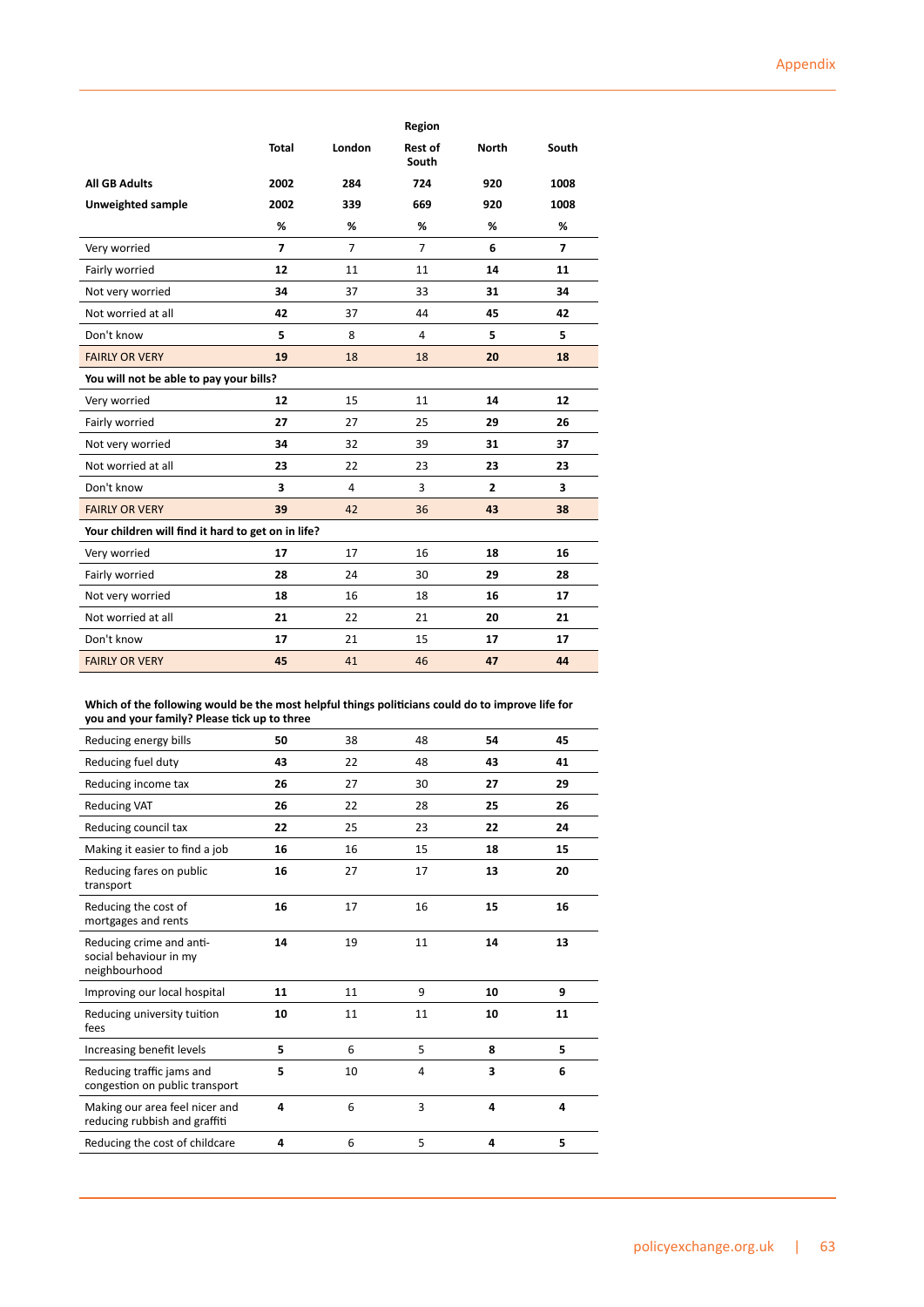|                                                                               |                |        | Region           |                |                |
|-------------------------------------------------------------------------------|----------------|--------|------------------|----------------|----------------|
|                                                                               | Total          | London | Rest of<br>South | North          | South          |
| <b>All GB Adults</b>                                                          | 2002           | 284    | 724              | 920            | 1008           |
| Unweighted sample                                                             | 2002           | 339    | 669              | 920            | 1008           |
|                                                                               | %              | %      | %                | %              | %              |
| Improving my child's school                                                   | 3              | 5      | 4                | 3              | 4              |
| Creating an elected mayor for<br>my area with powers to fix<br>local problems | $\overline{2}$ | 2      | 2                | 1              | 2              |
| Schools looking after children<br>until after working hours                   | $\overline{2}$ | 3      | $\mathbf{1}$     | $\overline{2}$ | $\overline{2}$ |
| None of these                                                                 | 1              | 2      | $\mathbf{1}$     | 1              | 1              |
| Don't know                                                                    | 3              | 3      | 3                | 3              | 3              |

## **Thinking about your career or occupation (if any), which of the following best applies to you?**

| I am generally happy with<br>my career/occupation as it<br>already is  | 33 | 34 | 33 | 32 | 33 |
|------------------------------------------------------------------------|----|----|----|----|----|
| I am keen to improve and look<br>for promotions, success and<br>status | 20 | 21 | 23 | 18 | 22 |
| I am struggling to hold on to<br>the position I have now               |    | 6  | 3  |    |    |
| None of these                                                          | 39 | 35 | 39 | 42 | 38 |
| Not sure                                                               | 3  | 3  | 2  | 3  | 2  |

### **Thinking about the place you live, which of the following best applies to you?**

| I am generally happy with my<br>home and neighbourhood as<br>it already is | 63 | 52 | 68 | 64 | 63 |
|----------------------------------------------------------------------------|----|----|----|----|----|
| I am keen to improve my<br>home and/or move to a better<br>area            | 23 | 31 | 21 | 23 | 24 |
| I am struggling to maintain my<br>home and stay where I am                 | 6  | 6  | 6  | 6  | 6  |
| None of these                                                              |    | 8  | 4  | 5  | 5  |
| Not sure                                                                   |    |    |    |    |    |

### **Do you agree or disagree with the following statements?**

**In a fair society, people's incomes should depend on how hard they work and how talented they are**

| Strongly agree                                                                           | 34 | 33 | 33             | 36 | 33             |
|------------------------------------------------------------------------------------------|----|----|----------------|----|----------------|
| Tend to agree                                                                            | 53 | 52 | 56             | 51 | 55             |
| <b>TOTAL AGREE</b>                                                                       | 87 | 85 | 89             | 87 | 88             |
| Tend to disagree                                                                         | 6  | 7  | 6              | 5  | 6              |
| Strongly disagree                                                                        | 2  | 1  | $\overline{2}$ | 3  | $\overline{2}$ |
| <b>TOTAL DISAGREE</b>                                                                    | 8  | 8  | 8              | 8  | 8              |
| Don't know                                                                               | 5  | 7  | 4              | 5  | 4              |
| In Britain today, people's incomes reflect how hard they work and how talented they are. |    |    |                |    |                |
| Strongly agree                                                                           | 3  | 6  | $\mathcal{P}$  | 3  | 3              |
| Tend to agree                                                                            | 18 | 19 | 17             | 18 | 17             |
| <b>TOTAL AGREE</b>                                                                       | 21 | 25 | 19             | 21 | 20             |
| Tend to disagree                                                                         | 40 | 38 | 45             | 38 | 43             |
|                                                                                          |    |    |                |    |                |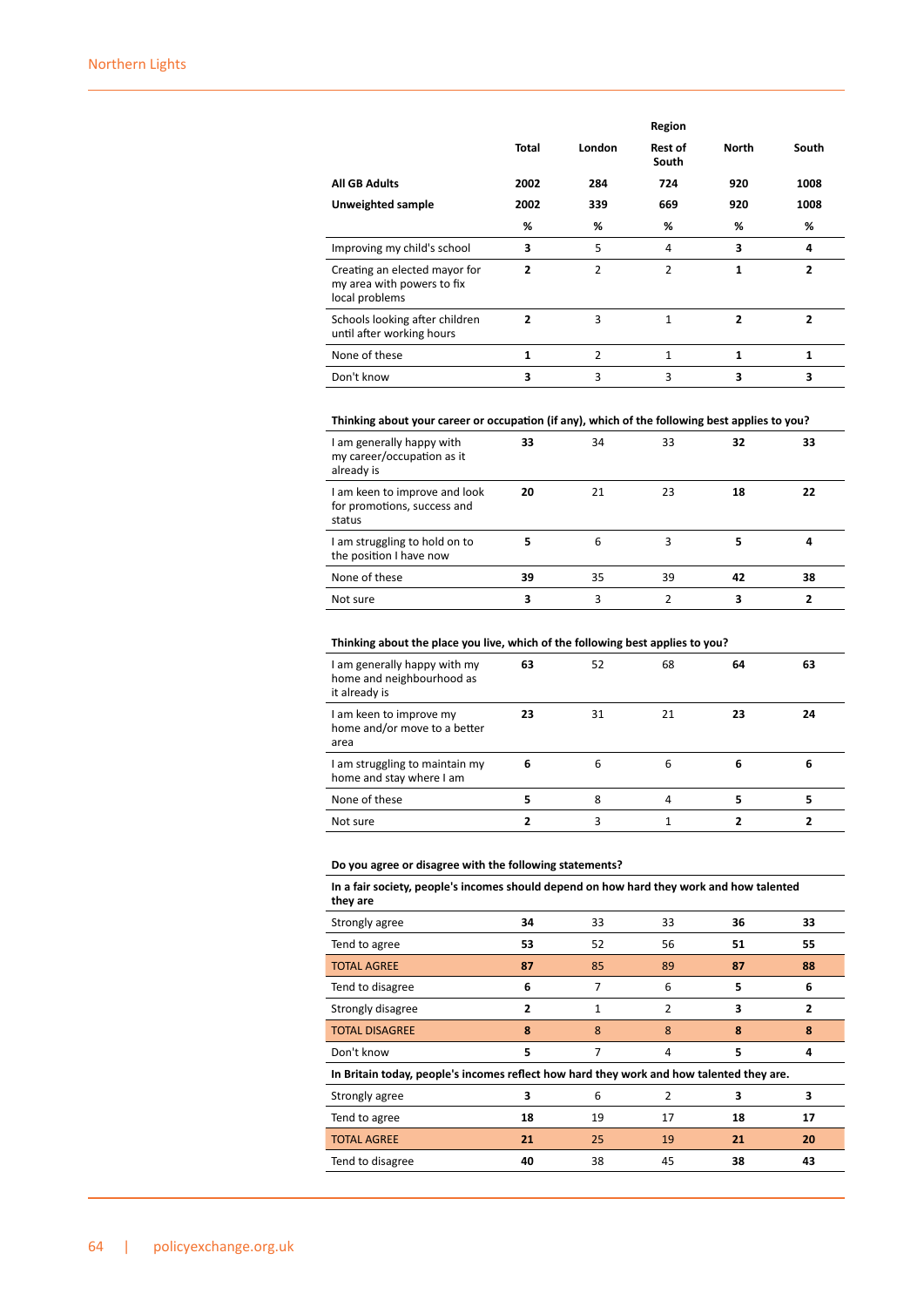|                       |              |        | Region                  |              |       |
|-----------------------|--------------|--------|-------------------------|--------------|-------|
|                       | <b>Total</b> | London | <b>Rest of</b><br>South | <b>North</b> | South |
| <b>All GB Adults</b>  | 2002         | 284    | 724                     | 920          | 1008  |
| Unweighted sample     | 2002         | 339    | 669                     | 920          | 1008  |
|                       | %            | %      | %                       | %            | %     |
| Strongly disagree     | 34           | 30     | 32                      | 35           | 32    |
| <b>TOTAL DISAGREE</b> | 74           | 68     | 77                      | 73           | 75    |
| Don't know            | 5            | 7      | 4                       | 5            | 5     |
| <b>NET DISAGREE</b>   | 53           | 43     | 58                      | 52           | 55    |

**Which of the following comes closer to your idea of what fairness is? Even if you don't agree completely with either, please select the one that comes closest to your view.**

| Fairness is about getting<br>what you deserve: that those<br>who do the wrong thing are<br>punished and those who do<br>the right thing | 70 | 65 | 75 | 71 | 73 |
|-----------------------------------------------------------------------------------------------------------------------------------------|----|----|----|----|----|
| Fairness is about equality<br>- about treating people<br>equally and having an equal<br>distribution of wealth and<br>income            | 30 | 35 | 25 | 29 | 27 |
| <b>NET MERIT</b>                                                                                                                        | 40 | 30 | 50 | 42 | 46 |
|                                                                                                                                         |    |    |    |    |    |

**For each of the following leaders can you tell me how positive or negative you feel towards them on a scale of 0 to 10 where 0 means strongly negative, and 10 means strongly positive.**

| Margaret Thatcher        |                         |                |                |                |                         |
|--------------------------|-------------------------|----------------|----------------|----------------|-------------------------|
| 0 - strongly negative    | 25                      | 26             | 20             | 30             | 22                      |
| $\mathbf 1$              | 4                       | 6              | $\overline{4}$ | $\overline{a}$ | 4                       |
| $\overline{2}$           | 5                       | $\overline{3}$ | 3              | $\overline{7}$ | 3                       |
| 3                        | 6                       | 5              | 4              | 6              | 4                       |
| $\overline{4}$           | 4                       | 5              | 3              | 5              | 3                       |
| 5                        | $\overline{7}$          | 10             | 6              | 8              | $\overline{\mathbf{z}}$ |
| $\,6\,$                  | 6                       | 8              | 6              | 5              | 6                       |
| $\overline{\phantom{a}}$ | 9                       | 8              | 12             | 6              | 11                      |
| 8                        | 9                       | 8              | 13             | 8              | 12                      |
| 9                        | 5                       | $\overline{4}$ | $\overline{7}$ | 4              | 6                       |
| 10 - strongly positive   | 11                      | 9              | 14             | 10             | 12                      |
| Don't know               | 10                      | 8              | 9              | $\overline{7}$ | 9                       |
| AVERAGE                  | 4.5                     | 4.3            | 5.3            | 4.0            | 5.0                     |
| <b>Tony Blair</b>        |                         |                |                |                |                         |
| 0 - strongly negative    | 20                      | 17             | 22             | 17             | 20                      |
| $\mathbf 1$              | 6                       | 5              | 6              | 6              | 6                       |
| $\overline{2}$           | 9                       | $\overline{7}$ | 12             | 9              | 11                      |
| 3                        | 9                       | $\overline{7}$ | 10             | 9              | 9                       |
| 4                        | 9                       | 10             | $\overline{7}$ | 10             | 8                       |
| 5                        | 10                      | 11             | 12             | 12             | 12                      |
| 6                        | 10                      | 11             | 10             | 10             | 10                      |
| $\overline{7}$           | 9                       | 12             | 6              | 10             | 8                       |
| 8                        | 6                       | 6              | 5              | 6              | 6                       |
| 9                        | $\overline{\mathbf{c}}$ | $\sqrt{4}$     | $\mathbf 1$    | $\mathbf 2$    | 2                       |
|                          |                         |                |                |                |                         |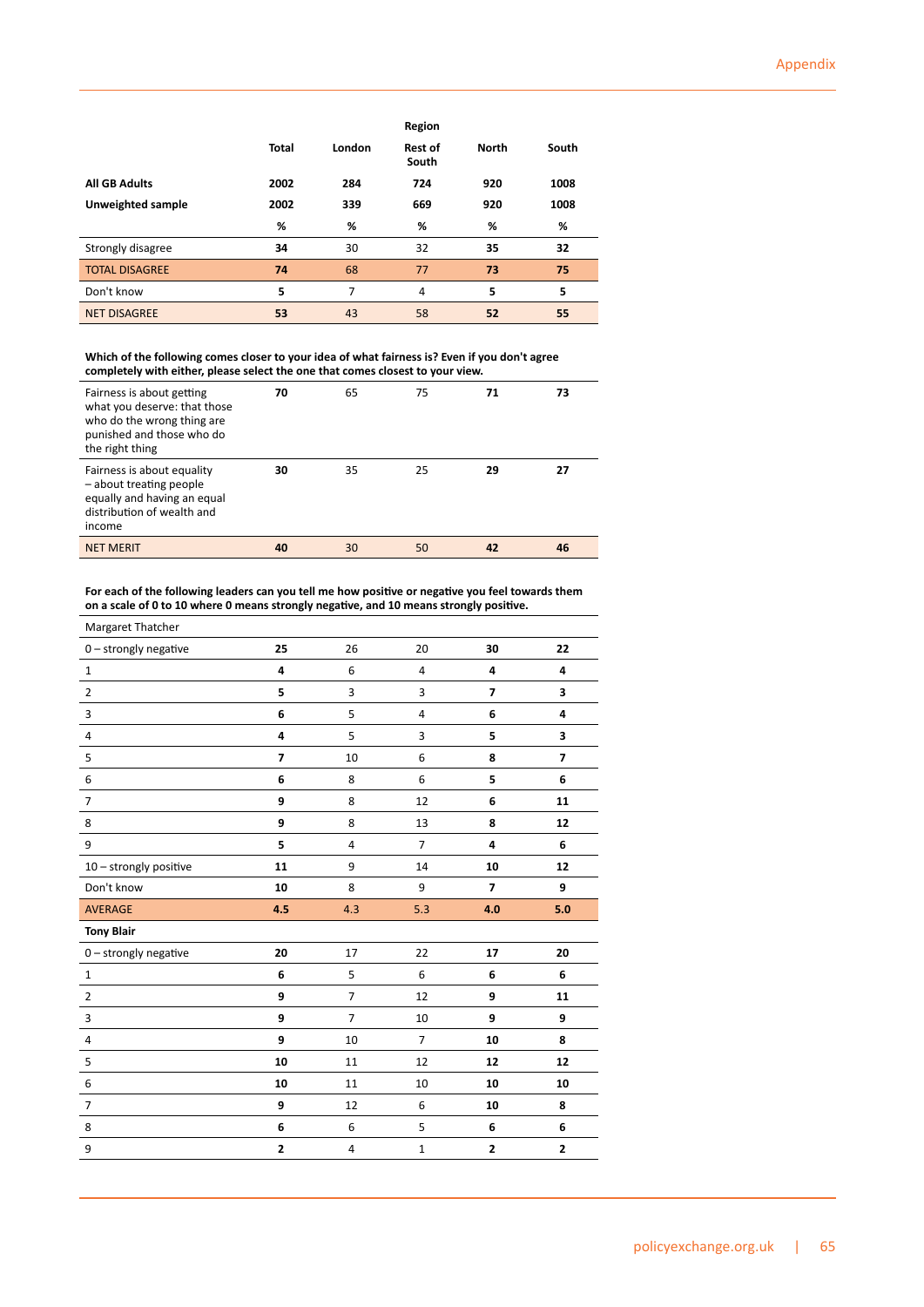|                          |                         |                | Region           |                |                         |
|--------------------------|-------------------------|----------------|------------------|----------------|-------------------------|
|                          | Total                   | London         | Rest of<br>South | North          | South                   |
| <b>All GB Adults</b>     | 2002                    | 284            | 724              | 920            | 1008                    |
| <b>Unweighted sample</b> | 2002                    | 339            | 669              | 920            | 1008                    |
|                          | %                       | %              | %                | %              | %                       |
| 10 - strongly positive   | 3                       | 3              | $\overline{2}$   | 4              | 3                       |
| Don't know               | $\overline{\mathbf{z}}$ | 6              | $\overline{7}$   | 5              | 7                       |
| <b>AVERAGE</b>           | 3.8                     | 4.3            | 3.4              | 4.1            | 3.8                     |
| <b>Gordon Brown</b>      |                         |                |                  |                |                         |
| 0 - strongly negative    | 24                      | 20             | 28               | 22             | 26                      |
| $\mathbf{1}$             | 9                       | 6              | 12               | 9              | 10                      |
| 2                        | 10                      | 6              | 12               | 10             | 10                      |
| 3                        | 9                       | 11             | 8                | 9              | 9                       |
| 4                        | 10                      | 13             | $\overline{7}$   | 11             | 9                       |
| 5                        | 10                      | 10             | 10               | 11             | 10                      |
| 6                        | $\overline{7}$          | 10             | $\overline{7}$   | 6              | $\overline{7}$          |
| 7                        | 6                       | 7              | 4                | 7              | 5                       |
| 8                        | 4                       | 4              | 4                | 4              | 4                       |
| 9                        | $\mathbf{2}$            | 2              | 1                | $\overline{2}$ | 1                       |
| 10 - strongly positive   | $\mathbf{2}$            | 4              | $\mathbf{1}$     | $\overline{2}$ | 2                       |
| Don't know               | 7                       | 7              | 6                | 5              | 6                       |
| <b>AVERAGE</b>           | 3.20                    | 3.8            | 2.8              | 3.3            | 3.0                     |
| <b>David Cameron</b>     |                         |                |                  |                |                         |
| $0$ – strongly negative  | 20                      | 18             | 16               | 23             | 16                      |
| $\mathbf{1}$             | 6                       | 5              | 6                | 9              | 5                       |
| 2                        | $\overline{\mathbf{z}}$ | 8              | 6                | 8              | 6                       |
| 3                        | 7                       | 10             | 5                | 7              | 6                       |
| 4                        | $\overline{\mathbf{z}}$ | 9              | 5                | 9              | 6                       |
| 5                        | 10                      | 12             | 11               | 9              | 11                      |
| 6                        | 10                      | 9              | 12               | 7              | 11                      |
| 7                        | 11                      | 11             | 14               | 8              | 13                      |
| 8                        | 9                       | 6              | 12               | 9              | 10                      |
| 9                        | 3                       | 2              | 5                | 4              | 4                       |
| 10 - strongly positive   | 4                       | $\pmb{4}$      | 4                | 3              | 4                       |
| Don't know               | $\overline{\mathbf{z}}$ | $\overline{7}$ | 6                | 5              | 6                       |
| AVERAGE                  | 4.2                     | 4.1            | 4.8              | 3.8            | 4.6                     |
| <b>Ed Miliband</b>       |                         |                |                  |                |                         |
| 0 - strongly negative    | 19                      | 15             | 22               | 19             | 20                      |
| $\mathbf{1}$             | 11                      | 9              | 12               | 10             | 11                      |
| 2                        | 10                      | 9              | $11\,$           | 11             | 11                      |
| 3                        | 12                      | 10             | 12               | 9              | 11                      |
| 4                        | 11                      | 11             | 11               | 10             | 11                      |
| 5                        | 11                      | 15             | $10\,$           | 12             | 11                      |
| 6                        | $\overline{\mathbf{z}}$ | 10             | 6                | 8              | $\overline{\mathbf{z}}$ |
| $\boldsymbol{7}$         | 5                       | 5              | 3                | 6              | 4                       |
| 8                        | 3                       | 4              | $\overline{2}$   | 3              | 3                       |
| 9                        | $\mathbf 1$             | $\mathbf{2}$   | $\mathbf{1}$     | $\mathbf{2}$   | $\mathbf{1}$            |
| 10 - strongly positive   | $\mathbf{2}$            | $\mathbf 2$    | $\mathbf{2}$     | $\mathbf 1$    | $\mathbf{2}$            |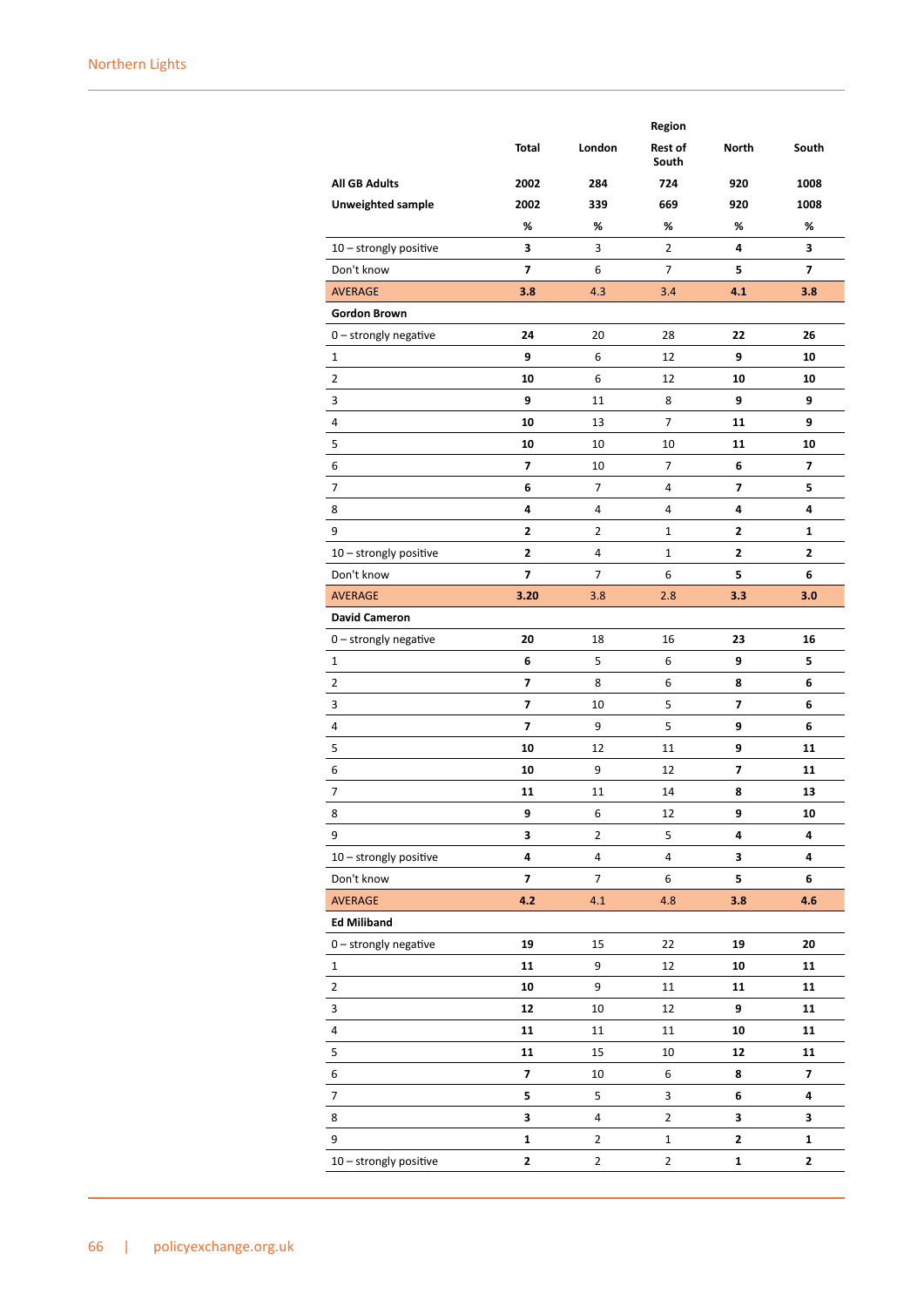|                          |                          |                | Region                  |              |              |
|--------------------------|--------------------------|----------------|-------------------------|--------------|--------------|
|                          | <b>Total</b>             | London         | <b>Rest of</b><br>South | <b>North</b> | South        |
| <b>All GB Adults</b>     | 2002                     | 284            | 724                     | 920          | 1008         |
| <b>Unweighted sample</b> | 2002                     | 339            | 669                     | 920          | 1008         |
|                          | %                        | %              | %                       | %            | %            |
| Don't know               | 9                        | 8              | 8                       | 8            | 8            |
| <b>AVERAGE</b>           | 3.2                      | 3.7            | 2.9                     | 3.3          | 3.1          |
| <b>Nick Clegg</b>        |                          |                |                         |              |              |
| $0$ – strongly negative  | 24                       | 21             | 24                      | 28           | 23           |
| $\mathbf{1}$             | 10                       | 10             | 8                       | 11           | 9            |
| $\overline{2}$           | 11                       | 11             | 9                       | 12           | 9            |
| 3                        | 10                       | 11             | 10                      | 9            | 10           |
| 4                        | 11                       | 11             | 13                      | 10           | 12           |
| 5                        | 12                       | 10             | 13                      | 12           | 12           |
| 6                        | 8                        | 10             | 8                       | 6            | 9            |
| $\overline{7}$           | 4                        | 5              | 4                       | 3            | 5            |
| 8                        | 3                        | $\overline{2}$ | 3                       | 3            | 3            |
| 9                        | 0                        | $\mathbf 0$    | $\mathbf{1}$            | $\mathbf{1}$ | $\mathbf{1}$ |
| 10 - strongly positive   | 0                        | 0              | $\mathbf 0$             | $\mathbf{1}$ | 0            |
| Don't know               | $\overline{\phantom{a}}$ | $\overline{7}$ | 6                       | 6            | 7            |
| <b>AVERAGE</b>           | 2.9                      | 3.0            | 3.0                     | 2.7          | 3.1          |

## **Do you agree or disagree with each of the following statements?**

| People in the public sector get better pay and pensions that people in the private sector for doing<br>equivalent jobs |    |    |    |    |    |
|------------------------------------------------------------------------------------------------------------------------|----|----|----|----|----|
| Strongly agree                                                                                                         | 19 | 19 | 20 | 19 | 20 |
| Tend to agree                                                                                                          | 31 | 27 | 34 | 32 | 32 |
| <b>TOTAL AGREE</b>                                                                                                     | 50 | 46 | 54 | 51 | 52 |
| Tend to disagree                                                                                                       | 23 | 28 | 22 | 21 | 24 |
| Strongly disagree                                                                                                      | 11 | 10 | 10 | 12 | 10 |
| <b>TOTAL DISAGREE</b>                                                                                                  | 34 | 38 | 32 | 33 | 34 |

Don't know **17** 15 14 **16 14 The real way to fight poverty isn't to hand out more benefits, but to tackle the causes like drug addiction, educational failure, and bad parenting**

| Strongly agree                                                                    | 38 | 35 | 42 | 39 | 40 |
|-----------------------------------------------------------------------------------|----|----|----|----|----|
| Tend to agree                                                                     | 43 | 45 | 42 | 41 | 43 |
| <b>TOTAL AGREE</b>                                                                | 81 | 80 | 84 | 80 | 83 |
| Tend to disagree                                                                  | 7  | 7  | 5  | 8  | 6  |
| Strongly disagree                                                                 | 4  | 3  | 4  | 4  | 3  |
| <b>TOTAL DISAGREE</b>                                                             | 11 | 10 | 9  | 12 | 9  |
| Don't know                                                                        | 8  | 10 | 8  | 7  | 8  |
| Building the high speed rail line from London to the North is a good use of money |    |    |    |    |    |
| Strongly agree                                                                    | 6  | 9  | 5  | 7  | 6  |
| Tend to agree                                                                     | 24 | 26 | 22 | 25 | 23 |
| <b>TOTAL AGREE</b>                                                                | 30 | 35 | 27 | 32 | 29 |
| Tend to disagree                                                                  | 25 | 25 | 26 | 27 | 25 |
| Strongly disagree                                                                 | 27 | 23 | 28 | 26 | 26 |
| <b>TOTAL DISAGREE</b>                                                             | 52 | 48 | 54 | 53 | 51 |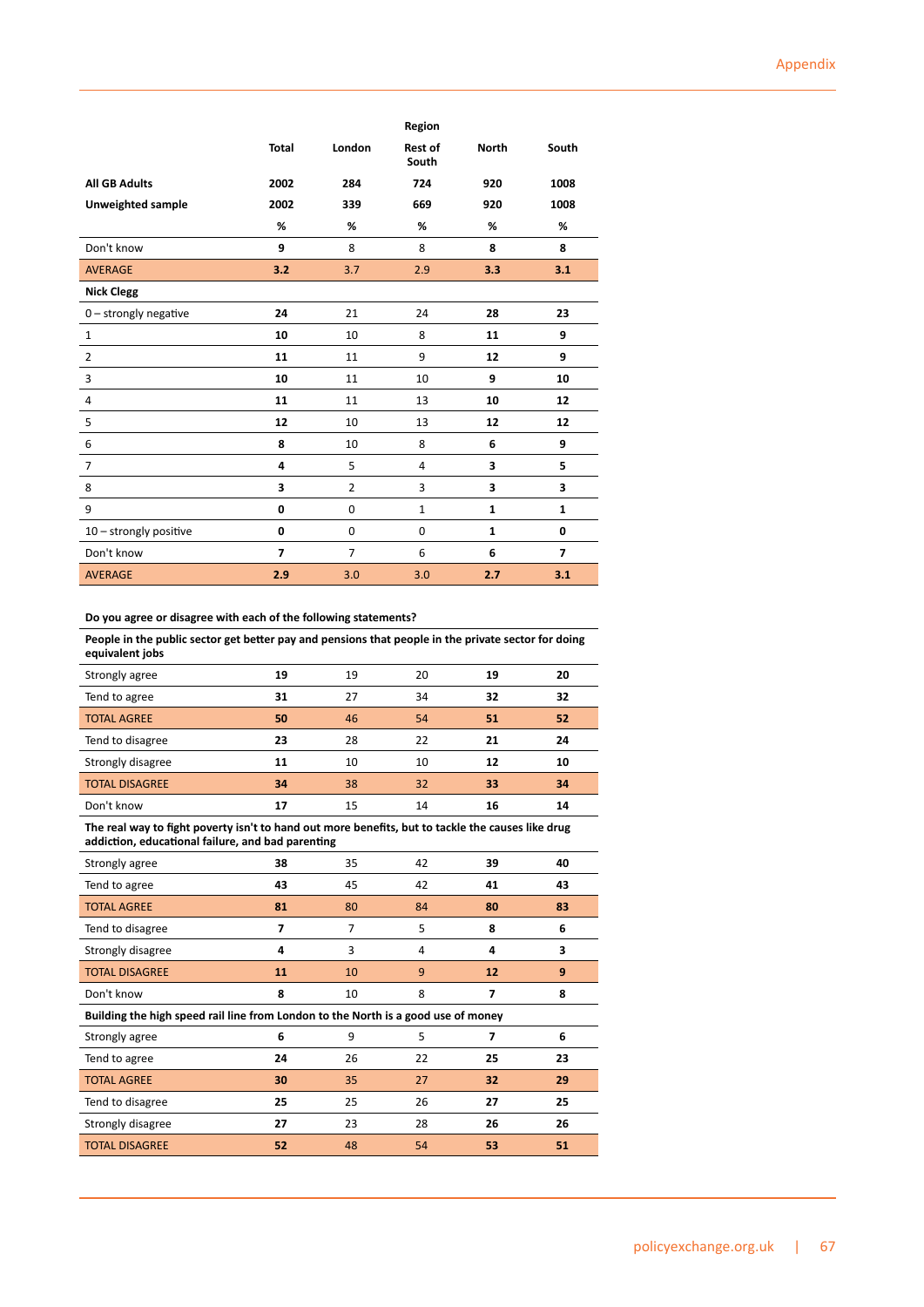|                                                                                                                                            |                |        | Region           |       |       |
|--------------------------------------------------------------------------------------------------------------------------------------------|----------------|--------|------------------|-------|-------|
|                                                                                                                                            | Total          | London | Rest of<br>South | North | South |
| <b>All GB Adults</b>                                                                                                                       | 2002           | 284    | 724              | 920   | 1008  |
| Unweighted sample                                                                                                                          | 2002           | 339    | 669              | 920   | 1008  |
|                                                                                                                                            | %              | %      | %                | %     | %     |
| Don't know                                                                                                                                 | 18             | 18     | 19               | 16    | 19    |
| Low interest rates are a good thing                                                                                                        |                |        |                  |       |       |
| Strongly agree                                                                                                                             | 14             | 16     | 17               | 15    | 16    |
| Tend to agree                                                                                                                              | 44             | 40     | 44               | 43    | 43    |
| <b>TOTAL AGREE</b>                                                                                                                         | 58             | 56     | 61               | 58    | 59    |
| Tend to disagree                                                                                                                           | 21             | 24     | 22               | 19    | 23    |
| Strongly disagree                                                                                                                          | 5              | 4      | 6                | 5     | 5     |
| <b>TOTAL DISAGREE</b>                                                                                                                      | 26             | 28     | 28               | 24    | 28    |
| Don't know                                                                                                                                 | 16             | 16     | 12               | 18    | 13    |
| Rising house prices are a good thing                                                                                                       |                |        |                  |       |       |
| Strongly agree                                                                                                                             | $\overline{2}$ | 4      | 3                | 3     | 3     |
| Tend to agree                                                                                                                              | 23             | 18     | 22               | 23    | 21    |
| <b>TOTAL AGREE</b>                                                                                                                         | 25             | 22     | 25               | 26    | 24    |
| Tend to disagree                                                                                                                           | 39             | 36     | 40               | 38    | 39    |
| Strongly disagree                                                                                                                          | 22             | 27     | 22               | 24    | 23    |
| <b>TOTAL DISAGREE</b>                                                                                                                      | 61             | 63     | 62               | 62    | 62    |
| Don't know                                                                                                                                 | 14             | 15     | 13               | 11    | 13    |
| Public sector workers in areas where the cost of living is high should be paid more than public<br>sector workers in less expensive places |                |        |                  |       |       |
| Strongly agree                                                                                                                             | 5              | 12     | 6                | 3     | 8     |
| Tend to agree                                                                                                                              | 40             | 45     | 43               | 35    | 44    |
| <b>TOTAL AGREE</b>                                                                                                                         | 45             | 57     | 49               | 38    | 52    |
| Tend to disagree                                                                                                                           | 26             | 21     | 26               | 31    | 24    |
| Strongly disagree                                                                                                                          | 12             | 6      | 10               | 16    | 9     |
| <b>TOTAL DISAGREE</b>                                                                                                                      | 38             | 27     | 36               | 47    | 33    |
| Don't know                                                                                                                                 | 17             | 16     | 15               | 14    | 16    |
| The benefits system is too generous                                                                                                        |                |        |                  |       |       |
| Strongly agree                                                                                                                             | 33             | 30     | 34               | 36    | 33    |
| Tend to agree                                                                                                                              | 30             | 26     | 35               | 27    | 33    |
| <b>TOTAL AGREE</b>                                                                                                                         | 63             | 56     | 69               | 63    | 66    |
| Tend to disagree                                                                                                                           | 17             | 17     | 14               | 19    | 15    |
| Strongly disagree                                                                                                                          | 9              | 12     | 9                | 9     | 10    |
| <b>TOTAL DISAGREE</b>                                                                                                                      | 26             | 29     | 23               | 28    | 25    |
| Don't know                                                                                                                                 | 10             | 14     | 8                | 9     | 10    |
| Government should favour manufacturing over other sectors of the economy                                                                   |                |        |                  |       |       |
| Strongly agree                                                                                                                             | 16             | 13     | 14               | 16    | 14    |
| Tend to agree                                                                                                                              | 40             | 37     | 40               | 41    | 39    |
| <b>TOTAL AGREE</b>                                                                                                                         | 56             | 50     | 54               | 57    | 53    |
| Tend to disagree                                                                                                                           | 16             | 20     | 19               | 17    | 19    |
| Strongly disagree                                                                                                                          | 3              | 4      | 3                | 3     | 3     |
| <b>TOTAL DISAGREE</b>                                                                                                                      | 19             | 24     | 22               | 20    | 22    |
| Don't know                                                                                                                                 | 24             | 26     | 24               | 22    | 25    |
| The political parties are pretty much all the same these days                                                                              |                |        |                  |       |       |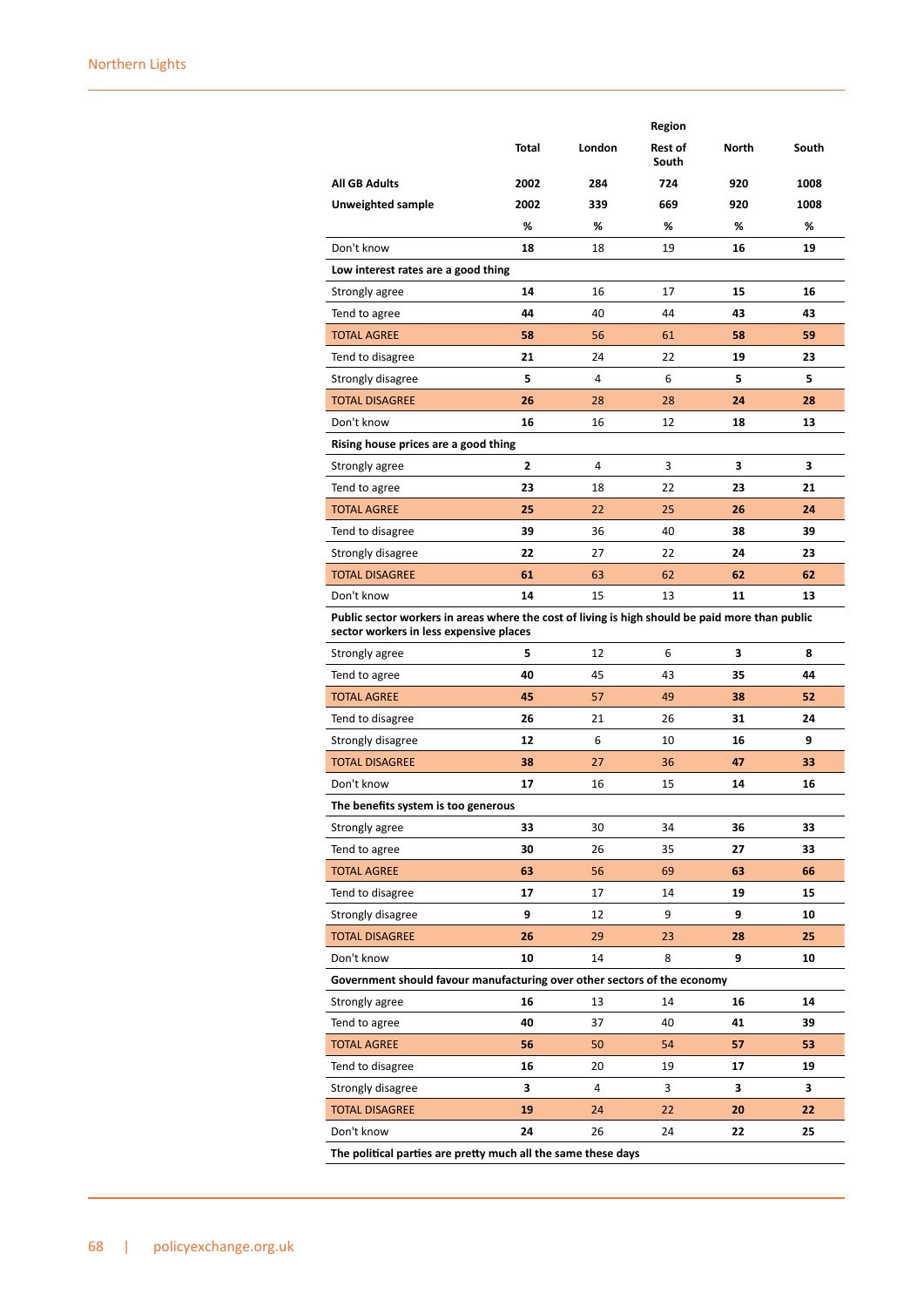|                                                            |       |        | Region           |              |       |
|------------------------------------------------------------|-------|--------|------------------|--------------|-------|
|                                                            | Total | London | Rest of<br>South | <b>North</b> | South |
| <b>All GB Adults</b>                                       | 2002  | 284    | 724              | 920          | 1008  |
| Unweighted sample                                          | 2002  | 339    | 669              | 920          | 1008  |
|                                                            | %     | %      | %                | %            | %     |
| Strongly agree                                             | 16    | 18     | 15               | 17           | 16    |
| Tend to agree                                              | 43    | 40     | 41               | 45           | 41    |
| <b>TOTAL AGREE</b>                                         | 59    | 58     | 56               | 62           | 57    |
| Tend to disagree                                           | 24    | 21     | 28               | 22           | 26    |
| Strongly disagree                                          | 8     | 11     | 7                | 8            | 8     |
| <b>TOTAL DISAGREE</b>                                      | 32    | 32     | 35               | 30           | 34    |
| Don't know                                                 | 9     | 10     | 9                | 7            | 9     |
| Britain's future is going to be better than its past       |       |        |                  |              |       |
| Strongly agree                                             | 2     | 3      | $\overline{2}$   | 2            | 2     |
| Tend to agree                                              | 16    | 15     | 18               | 14           | 17    |
| <b>TOTAL AGREE</b>                                         | 18    | 18     | 20               | 16           | 19    |
| Tend to disagree                                           | 34    | 33     | 33               | 37           | 33    |
| Strongly disagree                                          | 21    | 20     | 18               | 23           | 19    |
| <b>TOTAL DISAGREE</b>                                      | 55    | 53     | 51               | 60           | 52    |
| Don't know                                                 | 27    | 29     | 29               | 24           | 29    |
| I would use private healthcare and/or education if I could |       |        |                  |              |       |
| Strongly agree                                             | 20    | 25     | 21               | 18           | 22    |
| Tend to agree                                              | 37    | 38     | 40               | 36           | 39    |
| <b>TOTAL AGREE</b>                                         | 57    | 63     | 61               | 54           | 61    |
| Tend to disagree                                           | 20    | 18     | 19               | 23           | 19    |
| Strongly disagree                                          | 14    | 9      | 12               | 15           | 11    |
| <b>TOTAL DISAGREE</b>                                      | 34    | 27     | 31               | 38           | 30    |
| Don't know                                                 | 9     | 11     | 8                | 8            | 9     |
| Politicians don't understand the real world at all         |       |        |                  |              |       |
| Strongly agree                                             | 39    | 34     | 36               | 46           | 35    |
| Tend to agree                                              | 42    | 40     | 45               | 37           | 44    |
| <b>TOTAL AGREE</b>                                         | 81    | 74     | 81               | 83           | 79    |
| Tend to disagree                                           | 11    | 14     | 14               | 10           | 14    |
| Strongly disagree                                          | 1     | 3      | 1                | 1            | 1     |
| <b>TOTAL DISAGREE</b>                                      | 12    | 17     | 15               | 11           | 15    |
| Don't know                                                 | 6     | 9      | 5                | 5            | 6     |
| We need to build more houses in Britain                    |       |        |                  |              |       |
| Strongly agree                                             | 18    | 22     | 15               | 19           | 17    |
| Tend to agree                                              | 37    | 41     | 35               | 37           | 36    |
| <b>TOTAL AGREE</b>                                         | 55    | 63     | 50               | 56           | 53    |
| Tend to disagree                                           | 25    | 18     | 29               | 26           | 26    |
| Strongly disagree                                          | 8     | 5      | 12               | 7            | 10    |
| <b>TOTAL DISAGREE</b>                                      | 33    | 23     | 41               | 33           | 36    |
| Don't know                                                 | 12    | 14     | 10               | 10           | 11    |
| So called "green" policies are mostly a waste of money     |       |        |                  |              |       |
| Strongly agree                                             | 17    | 14     | 17               | 18           | 16    |
| Tend to agree                                              | 31    | 26     | 31               | 33           | 30    |
| <b>TOTAL AGREE</b>                                         | 48    | 40     | 48               | 51           | 46    |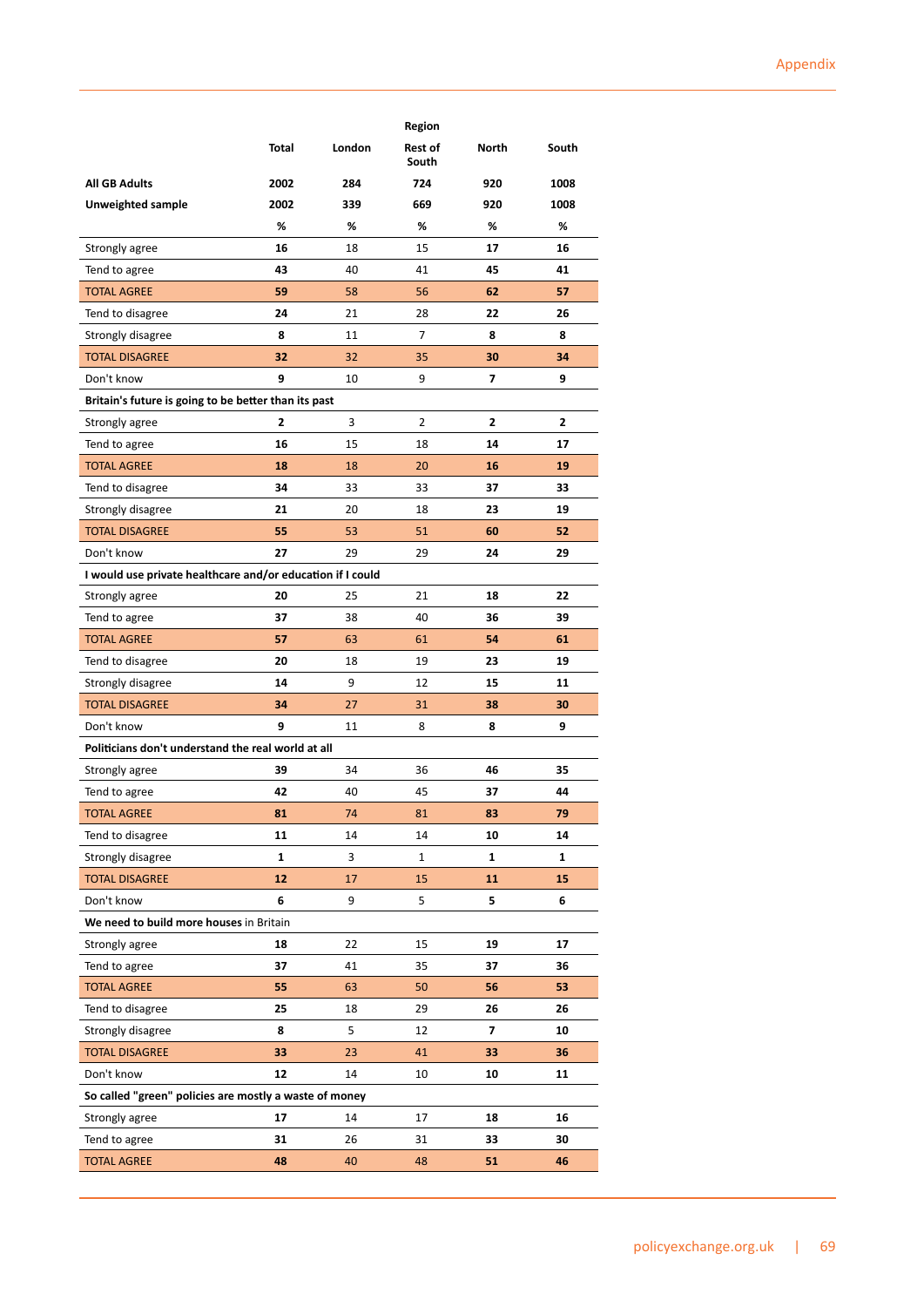|                                                                                              |       |        | Region           |              |       |
|----------------------------------------------------------------------------------------------|-------|--------|------------------|--------------|-------|
|                                                                                              | Total | London | Rest of<br>South | <b>North</b> | South |
| <b>All GB Adults</b>                                                                         | 2002  | 284    | 724              | 920          | 1008  |
| Unweighted sample                                                                            | 2002  | 339    | 669              | 920          | 1008  |
|                                                                                              | %     | %      | %                | %            | %     |
| Tend to disagree                                                                             | 29    | 32     | 30               | 27           | 31    |
| Strongly disagree                                                                            | 10    | 12     | 10               | 9            | 11    |
| <b>TOTAL DISAGREE</b>                                                                        | 39    | 44     | 40               | 36           | 42    |
| Don't know                                                                                   | 13    | 16     | 11               | 13           | 12    |
| You can't get ahead in life these days without a good education and qualifications           |       |        |                  |              |       |
| Strongly agree                                                                               | 17    | 17     | 17               | 16           | 17    |
| Tend to agree                                                                                | 47    | 50     | 48               | 46           | 48    |
| <b>TOTAL AGREE</b>                                                                           | 64    | 67     | 65               | 62           | 65    |
| Tend to disagree                                                                             | 24    | 17     | 26               | 25           | 23    |
| Strongly disagree                                                                            | 5     | 4      | 3                | 6            | 4     |
| <b>TOTAL DISAGREE</b>                                                                        | 29    | 21     | 29               | 31           | 27    |
| Don't know                                                                                   | 7     | 12     | 5                | 6            | 7     |
| We should allow almost no immigration                                                        |       |        |                  |              |       |
| Strongly agree                                                                               | 33    | 28     | 33               | 37           | 31    |
| Tend to agree                                                                                | 28    | 23     | 33               | 29           | 30    |
| <b>TOTAL AGREE</b>                                                                           | 61    | 51     | 66               | 66           | 61    |
| Tend to disagree                                                                             | 21    | 22     | 18               | 18           | 19    |
| Strongly disagree                                                                            | 10    | 16     | 9                | 8            | 11    |
| <b>TOTAL DISAGREE</b>                                                                        | 31    | 38     | 27               | 26           | 30    |
| Don't know                                                                                   | 8     | 12     | 6                | 8            | 8     |
| My local council delivers reasonably good value for money compared to other councils         |       |        |                  |              |       |
| Strongly agree                                                                               | 5     | 7      | 5                | 5            | 5     |
| Tend to agree                                                                                | 38    | 44     | 36               | 37           | 38    |
| <b>TOTAL AGREE</b>                                                                           | 43    | 51     | 41               | 42           | 43    |
| Tend to disagree                                                                             | 23    | 16     | 22               | 27           | 20    |
| Strongly disagree                                                                            | 8     | 8      | 9                | 8            | 9     |
| <b>TOTAL DISAGREE</b>                                                                        | 31    | 24     | 31               | 35           | 29    |
| Don't know                                                                                   | 27    | 25     | 29               | 24           | 28    |
| Criminals should be given longer sentences, even if that means we have to build more prisons |       |        |                  |              |       |
| Strongly agree                                                                               | 36    | 29     | 35               | 41           | 33    |
| Tend to agree                                                                                | 33    | 34     | 34               | 32           | 34    |
| <b>TOTAL AGREE</b>                                                                           | 69    | 63     | 69               | 73           | 67    |
| Tend to disagree                                                                             | 15    | 16     | 15               | 13           | 15    |
| Strongly disagree                                                                            | 5     | 7      | 5                | 3            | 5     |
| <b>TOTAL DISAGREE</b>                                                                        | 20    | 23     | 20               | 16           | 20    |
| Don't know                                                                                   | 12    | 14     | 11               | 10           | 12    |
| Human Rights have become a charter for criminals and the undeserving                         |       |        |                  |              |       |
| Strongly agree                                                                               | 45    | 38     | 48               | 49           | 45    |
| Tend to agree                                                                                | 27    | 26     | 30               | 27           | 28    |
| <b>TOTAL AGREE</b>                                                                           | 72    | 64     | 78               | 76           | 73    |
| Tend to disagree                                                                             | 10    | 14     | 8                | 9            | 10    |
| Strongly disagree                                                                            | 6     | 11     | 6                | 5            | 8     |
| <b>TOTAL DISAGREE</b>                                                                        | 16    | 25     | 14               | 14           | 18    |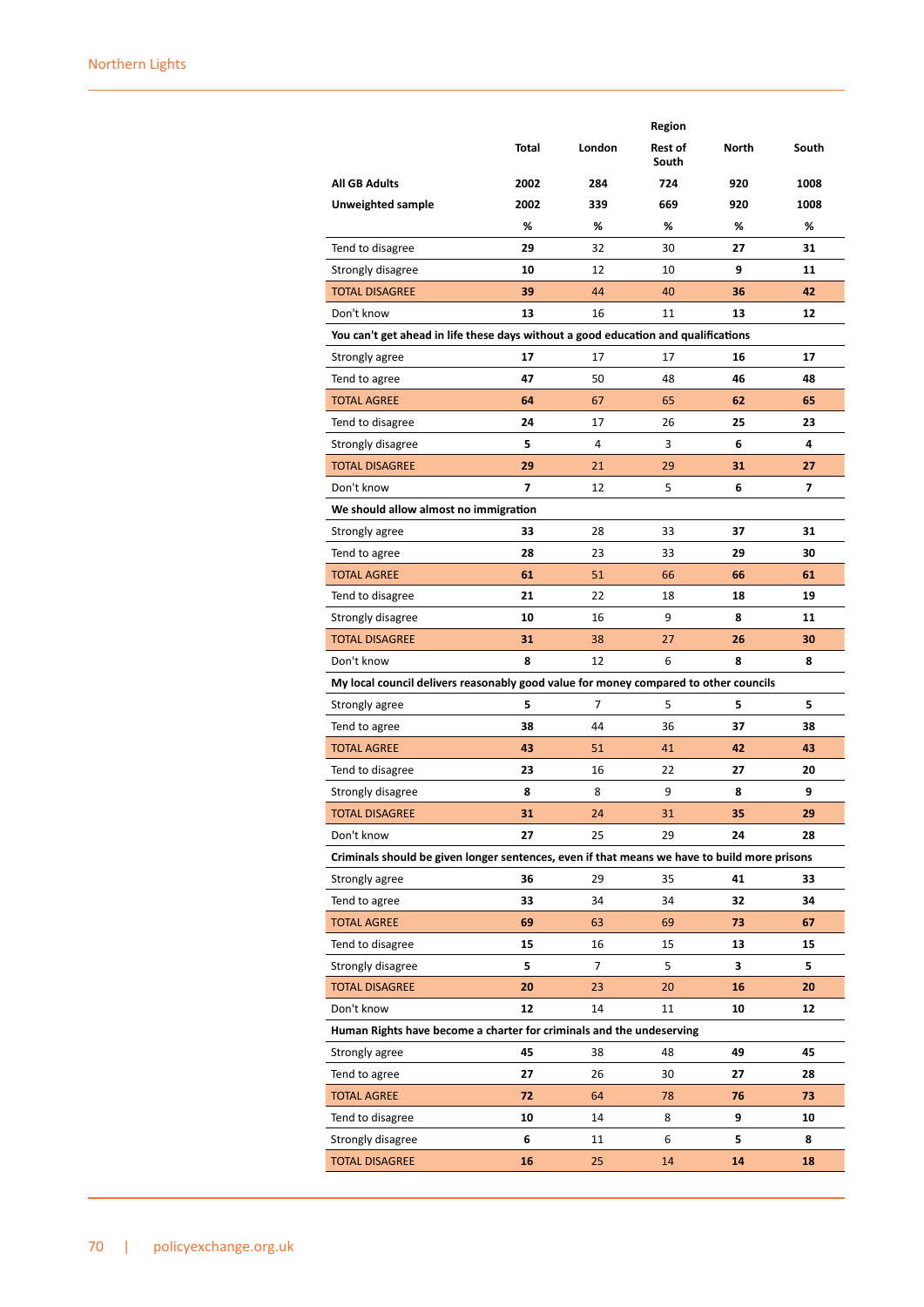|                                                                              |              |        | Region                  |              |       |
|------------------------------------------------------------------------------|--------------|--------|-------------------------|--------------|-------|
|                                                                              | <b>Total</b> | London | <b>Rest of</b><br>South | <b>North</b> | South |
| <b>All GB Adults</b>                                                         | 2002         | 284    | 724                     | 920          | 1008  |
| Unweighted sample                                                            | 2002         | 339    | 669                     | 920          | 1008  |
|                                                                              | %            | %      | %                       | %            | %     |
| Don't know                                                                   | 11           | 11     | 8                       | 11           | 9     |
| Schools should not be allowed to teach children that homosexuality is normal |              |        |                         |              |       |
| Strongly agree                                                               | 15           | 15     | 16                      | 17           | 16    |
| Tend to agree                                                                | 20           | 14     | 21                      | 20           | 19    |
| <b>TOTAL AGREE</b>                                                           | 35           | 29     | 37                      | 37           | 35    |
| Tend to disagree                                                             | 24           | 21     | 25                      | 23           | 23    |
| Strongly disagree                                                            | 27           | 33     | 28                      | 26           | 29    |
| <b>TOTAL DISAGREE</b>                                                        | 51           | 54     | 53                      | 49           | 52    |
| Don't know                                                                   | 13           | 17     | 11                      | 14           | 13    |

**Imagine a scale where 0 means it is entirely the government's role to look after people and ensure they have jobs, income and housing, and 10 means it is entirely people's own responsibility to look after their jobs, income and housing, where would yo**

| $0$ – It is entirely the<br>government's role to ensure<br>people have jobs, income and<br>housing | 4   | 1              | 3              | 4   | $\mathbf{2}$   |
|----------------------------------------------------------------------------------------------------|-----|----------------|----------------|-----|----------------|
| 1                                                                                                  | 1   | $\Omega$       | $\mathbf{1}$   | 1   | 1              |
| 2                                                                                                  | 4   | 4              | $\overline{2}$ | 4   | $\mathbf{2}$   |
| 3                                                                                                  | 6   | 6              | 5              | 5   | 6              |
| 4                                                                                                  | 6   | 10             | 6              | 7   | 7              |
| 5                                                                                                  | 22  | 22             | 23             | 22  | 23             |
| 6                                                                                                  | 11  | 13             | 12             | 10  | 13             |
| 7                                                                                                  | 16  | 18             | 16             | 16  | 17             |
| 8                                                                                                  | 13  | 10             | 14             | 13  | 13             |
| 9                                                                                                  | 5   | 5              | 7              | 5   | 6              |
| 10 - It is entirely people's own<br>responsibility to ensure they<br>have jobs, income and housing | 9   | $\overline{7}$ | 9              | 9   | 8              |
| Don't know                                                                                         | 3   | 3              | $\overline{2}$ | 3   | $\overline{2}$ |
| <b>AVERAGE</b>                                                                                     | 6.0 | 6.0            | 6.2            | 6.0 | 6.1            |

**Thinking about the local area that you live in now, do you agree or disagree with the following statements?**

| It is more prosperous than most of the country       |       |    |    |       |    |  |
|------------------------------------------------------|-------|----|----|-------|----|--|
| Strongly agree                                       | 5     | 11 | 8  | 3     | 8  |  |
| Tend to agree                                        | 29    | 39 | 38 | 19    | 38 |  |
| <b>TOTAL AGREE</b>                                   | 34    | 50 | 46 | 22    | 46 |  |
| Tend to disagree                                     | 35    | 25 | 31 | 39    | 29 |  |
| Strongly disagree                                    | 16    | 8  | 9  | 26    | 8  |  |
| <b>TOTAL DISAGREE</b>                                | 51    | 33 | 40 | 65    | 37 |  |
| Don't know                                           | 15    | 18 | 15 | 13    | 15 |  |
| <b>NET</b>                                           | $-17$ | 17 | 6  | $-43$ | 9  |  |
| It is a nicer place to live than most of the country |       |    |    |       |    |  |
| Strongly agree                                       | 11    | 8  | 11 | 9     | 10 |  |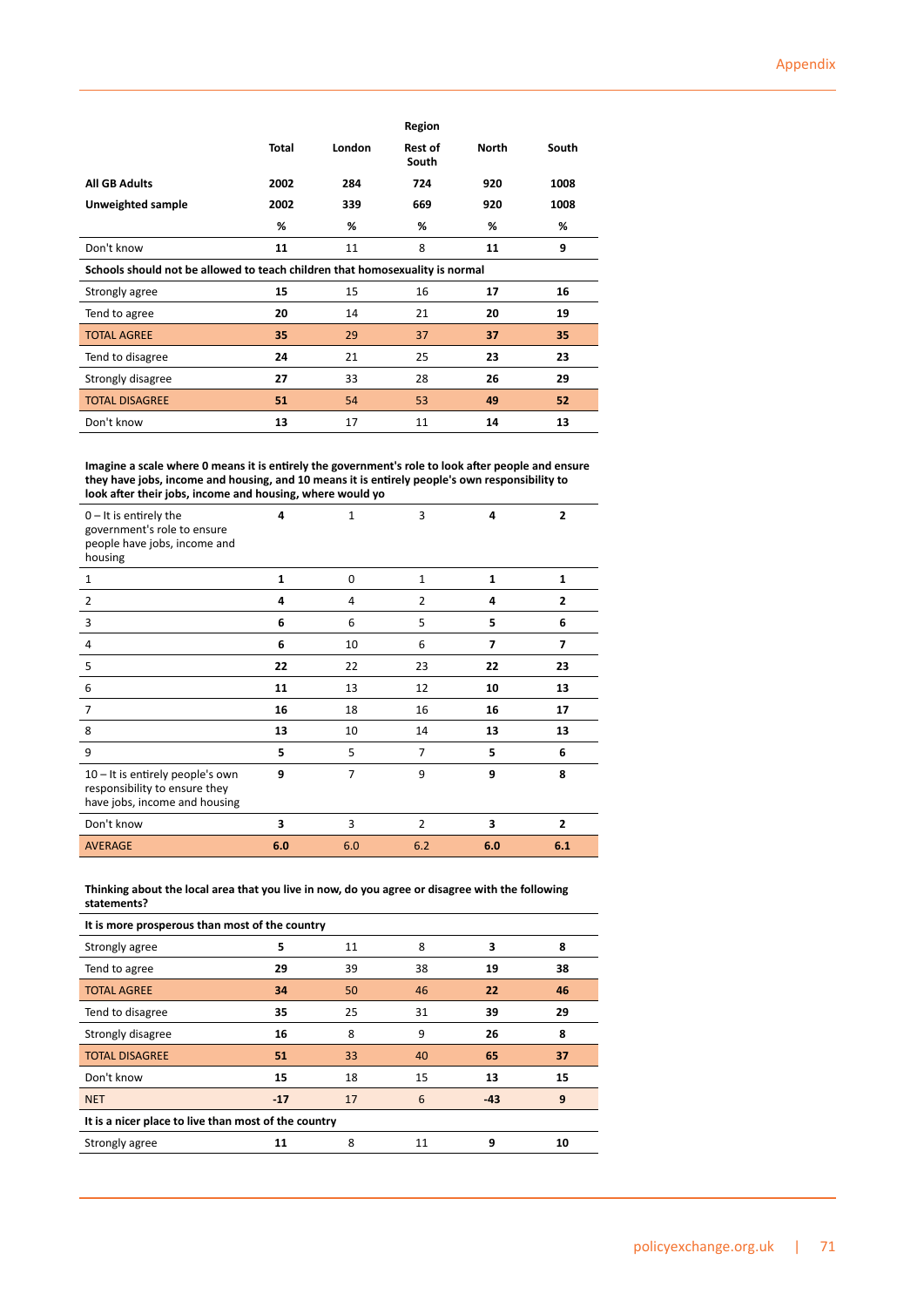|                                                                         |       |             | Region           |       |       |
|-------------------------------------------------------------------------|-------|-------------|------------------|-------|-------|
|                                                                         | Total | London      | Rest of<br>South | North | South |
| <b>All GB Adults</b>                                                    | 2002  | 284         | 724              | 920   | 1008  |
| Unweighted sample                                                       | 2002  | 339         | 669              | 920   | 1008  |
|                                                                         | %     | %           | %                | %     | %     |
| Tend to agree                                                           | 46    | 38          | 54               | 43    | 50    |
| <b>TOTAL AGREE</b>                                                      | 57    | 46          | 65               | 52    | 60    |
| Tend to disagree                                                        | 22    | 27          | 18               | 25    | 21    |
| Strongly disagree                                                       | 8     | 8           | 5                | 12    | 6     |
| <b>TOTAL DISAGREE</b>                                                   | 30    | 35          | 23               | 37    | 27    |
| Don't know                                                              | 12    | 18          | 11               | 11    | 13    |
| <b>NET</b>                                                              | 27    | 11          | 42               | 15    | 33    |
| We get less than our fair share of public spending                      |       |             |                  |       |       |
| Strongly agree                                                          | 11    | 8           | 9                | 16    | 9     |
| Tend to agree                                                           | 36    | 31          | 34               | 38    | 33    |
| <b>TOTAL AGREE</b>                                                      | 47    | 39          | 43               | 54    | 42    |
| Tend to disagree                                                        | 21    | 28          | 22               | 17    | 23    |
| Strongly disagree                                                       | 2     | 2           | 2                | З     | 2     |
| <b>TOTAL DISAGREE</b>                                                   | 23    | 30          | 24               | 20    | 25    |
| Don't know                                                              | 30    | 31          | 34               | 25    | 33    |
| <b>NET</b>                                                              | 24    | 9           | 19               | 34    | 17    |
| People are more likely to vote Labour than Conservative                 |       |             |                  |       |       |
| Strongly agree                                                          | 14    | 10          | 3                | 24    | 5     |
| Tend to agree                                                           | 25    | 28          | 13               | 35    | 17    |
| <b>TOTAL AGREE</b>                                                      | 39    | 38          | 16               | 59    | 22    |
| Tend to disagree                                                        | 27    | 24          | 37               | 17    | 33    |
| Strongly disagree                                                       | 14    | 14          | 25               | 8     | 22    |
| <b>TOTAL DISAGREE</b>                                                   | 41    | 38          | 62               | 25    | 55    |
| Don't know                                                              | 20    | 24          | 22               | 15    | 22    |
| <b>NET</b>                                                              | $-2$  | $\mathbf 0$ | $-46$            | 34    | $-33$ |
| It is more expensive to live in than most of the country                |       |             |                  |       |       |
| Strongly agree                                                          | 9     | 20          | 14               | 2     | 16    |
| Tend to agree                                                           | 28    | 52          | 36               | 13    | 41    |
| <b>TOTAL AGREE</b>                                                      | 37    | 72          | 50               | 15    | 57    |
| Tend to disagree                                                        | 38    | 13          | 33               | 50    | 27    |
| Strongly disagree                                                       | 12    | 2           | 3                | 23    | 3     |
| <b>TOTAL DISAGREE</b>                                                   | 50    | 15          | 36               | 73    | 30    |
| Don't know                                                              | 13    | 14          | 13               | 12    | 13    |
| <b>NET</b>                                                              | $-13$ | 57          | 14               | $-58$ | 27    |
| The public sector provides more of the jobs than in most of the country |       |             |                  |       |       |
| Strongly agree                                                          | 5     | 5           | 2                | 5     | 2     |
| Tend to agree                                                           | 17    | 17          | 12               | 18    | 13    |
| <b>TOTAL AGREE</b>                                                      | 22    | 22          | 14               | 23    | 15    |
| Tend to disagree                                                        | 33    | 31          | 39               | 31    | 37    |
| Strongly disagree                                                       | 12    | 13          | 12               | 12    | 12    |
| <b>TOTAL DISAGREE</b>                                                   | 45    | 44          | 51               | 43    | 49    |
| Don't know                                                              | 34    | 36          | 36               | 33    | 36    |
| <b>NET</b>                                                              | $-23$ | $-22$       | $-37$            | $-20$ | $-34$ |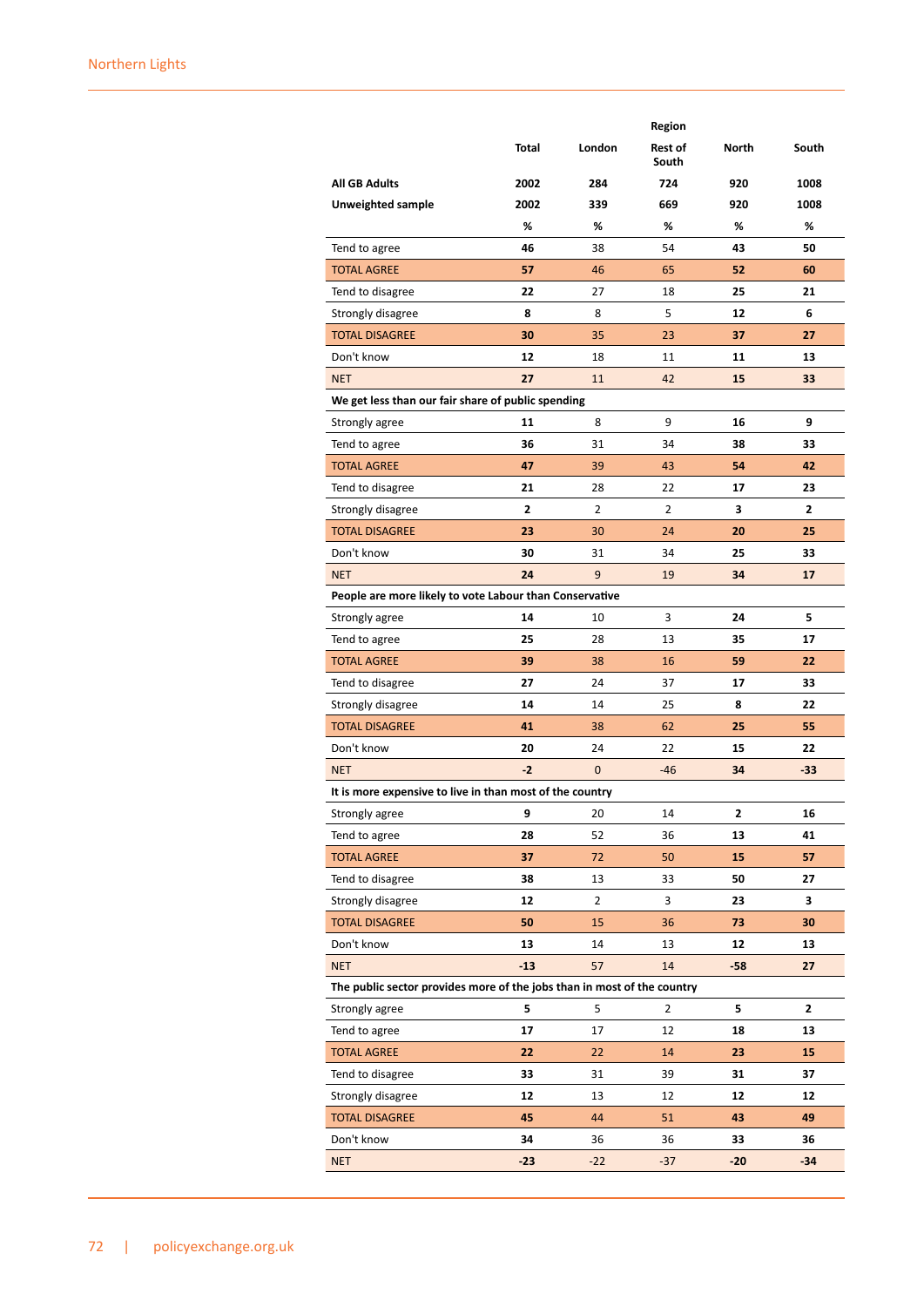|                                                                   |                |        | Region           |              |       |  |  |  |
|-------------------------------------------------------------------|----------------|--------|------------------|--------------|-------|--|--|--|
|                                                                   | Total          | London | Rest of<br>South | North        | South |  |  |  |
| All GB Adults                                                     | 2002           | 284    | 724              | 920          | 1008  |  |  |  |
| Unweighted sample                                                 | 2002           | 339    | 669              | 920          | 1008  |  |  |  |
|                                                                   | %              | %      | %                | %            | %     |  |  |  |
| People are nicer than in most of the rest of the country          |                |        |                  |              |       |  |  |  |
| Strongly agree                                                    | 6              | 3      | 6                | 11           | 5     |  |  |  |
| Tend to agree                                                     | 34             | 17     | 28               | 44           | 25    |  |  |  |
| <b>TOTAL AGREE</b>                                                | 40             | 20     | 34               | 55           | 30    |  |  |  |
| Tend to disagree                                                  | 26             | 38     | 30               | 16           | 32    |  |  |  |
| Strongly disagree                                                 | 7              | 12     | 8                | 5            | 9     |  |  |  |
| <b>TOTAL DISAGREE</b>                                             | 33             | 50     | 38               | 21           | 41    |  |  |  |
| Don't know                                                        | 27             | 30     | 28               | 24           | 29    |  |  |  |
| <b>NET</b>                                                        | $\overline{7}$ | $-30$  | $-4$             | 34           | $-11$ |  |  |  |
| We pay more into government than we get back                      |                |        |                  |              |       |  |  |  |
| Strongly agree                                                    | 17             | 19     | 15               | 17           | 16    |  |  |  |
| Tend to agree                                                     | 39             | 36     | 41               | 38           | 40    |  |  |  |
| <b>TOTAL AGREE</b>                                                | 56             | 55     | 56               | 55           | 56    |  |  |  |
| Tend to disagree                                                  | 14             | 17     | 12               | 13           | 13    |  |  |  |
| Strongly disagree                                                 | $\overline{2}$ | 0      | $\mathbf{1}$     | $\mathbf{2}$ | 1     |  |  |  |
| <b>TOTAL DISAGREE</b>                                             | 16             | 17     | 13               | 15           | 14    |  |  |  |
| Don't know                                                        | 28             | 26     | 31               | 31           | 30    |  |  |  |
| <b>NET</b>                                                        | 40             | 38     | 43               | 40           | 42    |  |  |  |
| There are more immigrants than most of the country                |                |        |                  |              |       |  |  |  |
| Strongly agree                                                    | 12             | 25     | 8                | 13           | 13    |  |  |  |
| Tend to agree                                                     | 21             | 33     | 19               | 20           | 23    |  |  |  |
| <b>TOTAL AGREE</b>                                                | 33             | 58     | 27               | 33           | 36    |  |  |  |
| Tend to disagree                                                  | 33             | 20     | 37               | 34           | 32    |  |  |  |
| Strongly disagree                                                 | 18             | 6      | 21               | 17           | 17    |  |  |  |
| <b>TOTAL DISAGREE</b>                                             | 51             | 26     | 58               | 51           | 49    |  |  |  |
| Don't know                                                        | 16             | 17     | 15               | 15           | 16    |  |  |  |
| <b>NET</b>                                                        | $-18$          | 32     | $-31$            | $-18$        | $-13$ |  |  |  |
| My part of the country is quite different to all the rest         |                |        |                  |              |       |  |  |  |
| Strongly agree                                                    | 5              | 8      | 4                | 5            | 5     |  |  |  |
| Tend to agree                                                     | 22             | 24     | 20               | 25           | 21    |  |  |  |
| <b>TOTAL AGREE</b>                                                | 27             | 32     | 24               | 30           | 26    |  |  |  |
| Tend to disagree                                                  | 42             | 36     | 46               | 41           | 43    |  |  |  |
| Strongly disagree                                                 | 6              | 7      | 4                | 5            | 5     |  |  |  |
| <b>TOTAL DISAGREE</b>                                             | 48             | 43     | 50               | 46           | 48    |  |  |  |
| Don't know                                                        | 25             | 24     | 25               | 24           | 25    |  |  |  |
| <b>NET</b>                                                        | $-21$          | $-11$  | $-26$            | $-16$        | $-22$ |  |  |  |
| Unemployment is higher where I live than elsewhere in the country |                |        |                  |              |       |  |  |  |
| Strongly agree                                                    | 8              | 9      | 3                | 13           | 4     |  |  |  |
| Tend to agree                                                     | 23             | 16     | 16               | 34           | 16    |  |  |  |
| <b>TOTAL AGREE</b>                                                | 31             | 25     | 19               | 47           | 20    |  |  |  |
| Tend to disagree                                                  | 34             | 37     | 39               | 23           | 39    |  |  |  |
| Strongly disagree                                                 | 8              | 10     | 13               | 5            | 12    |  |  |  |
| <b>TOTAL DISAGREE</b>                                             | 42             | 47     | 52               | 28           | 51    |  |  |  |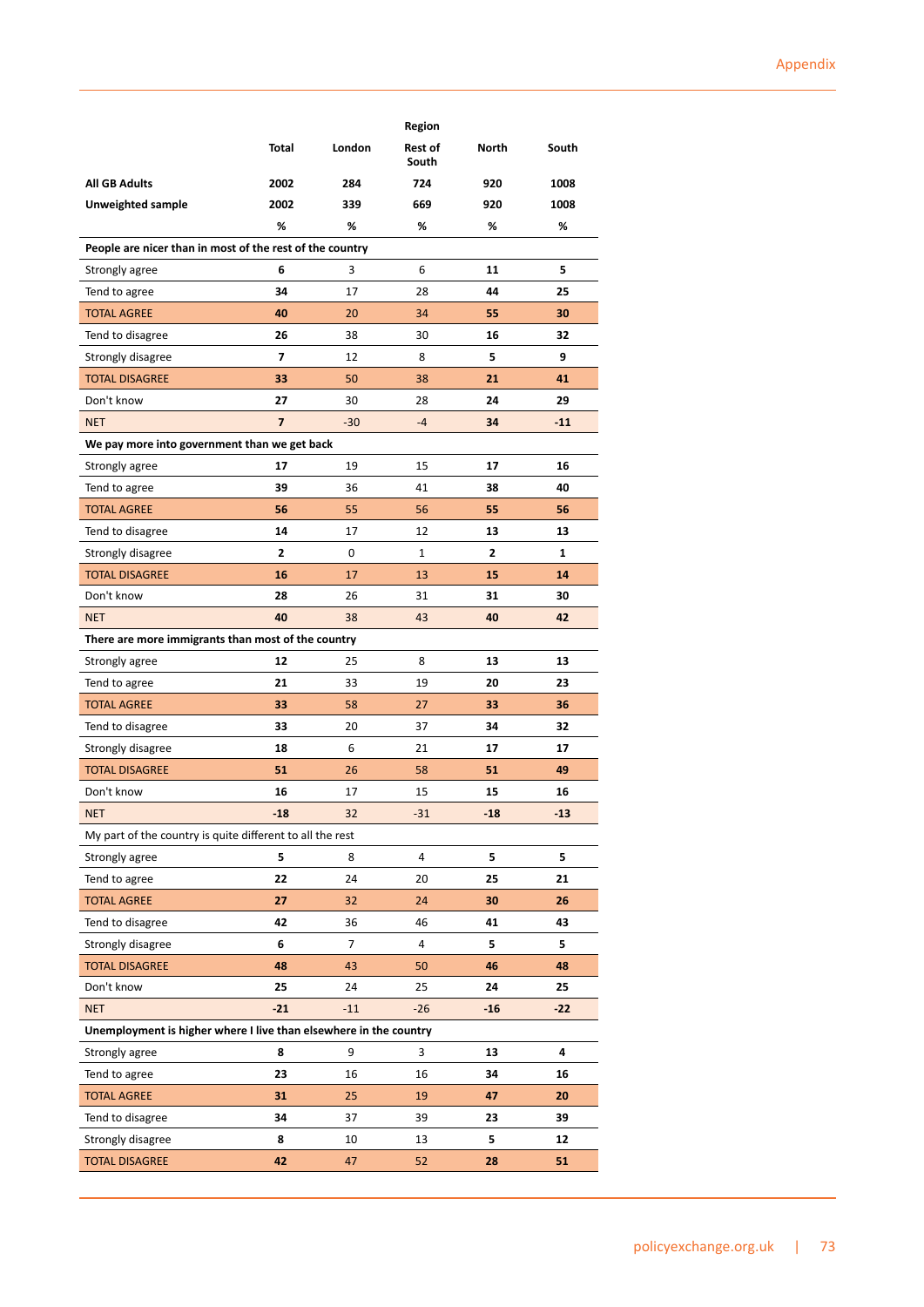|                      |              |        | Region                  |              |       |  |
|----------------------|--------------|--------|-------------------------|--------------|-------|--|
|                      | <b>Total</b> | London | <b>Rest of</b><br>South | <b>North</b> | South |  |
| <b>All GB Adults</b> | 2002         | 284    | 724                     | 920          | 1008  |  |
| Unweighted sample    | 2002         | 339    | 669                     | 920          | 1008  |  |
|                      | %            | %      | %                       | %            | %     |  |
| Don't know           | 27           | 28     | 29                      | 24           | 29    |  |
| <b>NET</b>           | $-11$        | $-22$  | $-33$                   | 19           | $-31$ |  |

## **Do you agree or disagree with the following statements**

| The Labour party waste your money, and they can't be trusted to run the economy   |    |    |    |    |    |  |
|-----------------------------------------------------------------------------------|----|----|----|----|----|--|
| Strongly agree                                                                    | 29 | 20 | 35 | 25 | 30 |  |
| Tend to agree                                                                     | 25 | 26 | 27 | 27 | 27 |  |
| <b>TOTAL AGREE</b>                                                                | 54 | 46 | 62 | 52 | 57 |  |
| Tend to disagree                                                                  | 22 | 24 | 18 | 24 | 19 |  |
| Strongly disagree                                                                 | 12 | 15 | 10 | 13 | 12 |  |
| <b>TOTAL DISAGREE</b>                                                             | 34 | 39 | 28 | 37 | 31 |  |
| Don't know                                                                        | 12 | 15 | 10 | 11 | 11 |  |
| The Conservative party looks after the interests of the rich, not ordinary people |    |    |    |    |    |  |
| Strongly agree                                                                    | 33 | 30 | 26 | 39 | 27 |  |
| Tend to agree                                                                     | 31 | 33 | 30 | 29 | 31 |  |
| <b>TOTAL AGREE</b>                                                                | 64 | 63 | 56 | 68 | 58 |  |
| Tend to disagree                                                                  | 22 | 18 | 30 | 20 | 27 |  |
|                                                                                   |    |    |    |    |    |  |
| Strongly disagree                                                                 | 5  | 7  | 6  | 4  | 6  |  |
| <b>TOTAL DISAGREE</b>                                                             | 27 | 25 | 36 | 24 | 33 |  |

**Thinking about the Conservative party and the background of the MPs that represent them in Parliament, which of the following do you think should be their biggest priorities in seeking to better reflect the county? Please tick up to 3**

| Recruiting more MPs from a<br>working class background  | 40           | 34             | 41             | 42             | 39                      |
|---------------------------------------------------------|--------------|----------------|----------------|----------------|-------------------------|
| Recruiting more MPs with<br>experience outside politics | 40           | 39             | 45             | 36             | 43                      |
| Recruiting more MPs with<br>experience of business      | 25           | 19             | 33             | 19             | 29                      |
| Recruiting more female MPs                              | 13           | 14             | 14             | 13             | 14                      |
| Recruiting more younger MPs                             | 13           | 11             | 13             | 12             | 13                      |
| Recruiting more MPs from the<br>North of England        | 10           | $\overline{7}$ | 4              | 28             | 4                       |
| Recruiting more MPs from a<br>middle class background   | 9            | 8              | 10             | 9              | 9                       |
| Recruiting more MPs from<br>ethnic minorities           | 9            | 17             | 8              | 5              | 11                      |
| Recruiting more older MPs                               | 5            | $\overline{7}$ | 6              | 3              | $\overline{\mathbf{z}}$ |
| Recruiting more MPs from<br>Scotland and Wales          | 4            | 5              | $\overline{2}$ | $\overline{2}$ | 3                       |
| Recruiting more MPs from the<br>South of England        | $\mathbf{1}$ | 3              | 3              | $\mathbf{1}$   | $\overline{\mathbf{3}}$ |
| None of these should be a<br>priority                   | 18           | 16             | 20             | 16             | 19                      |
| Don't know                                              | 15           | 17             | 11             | 17             | 12                      |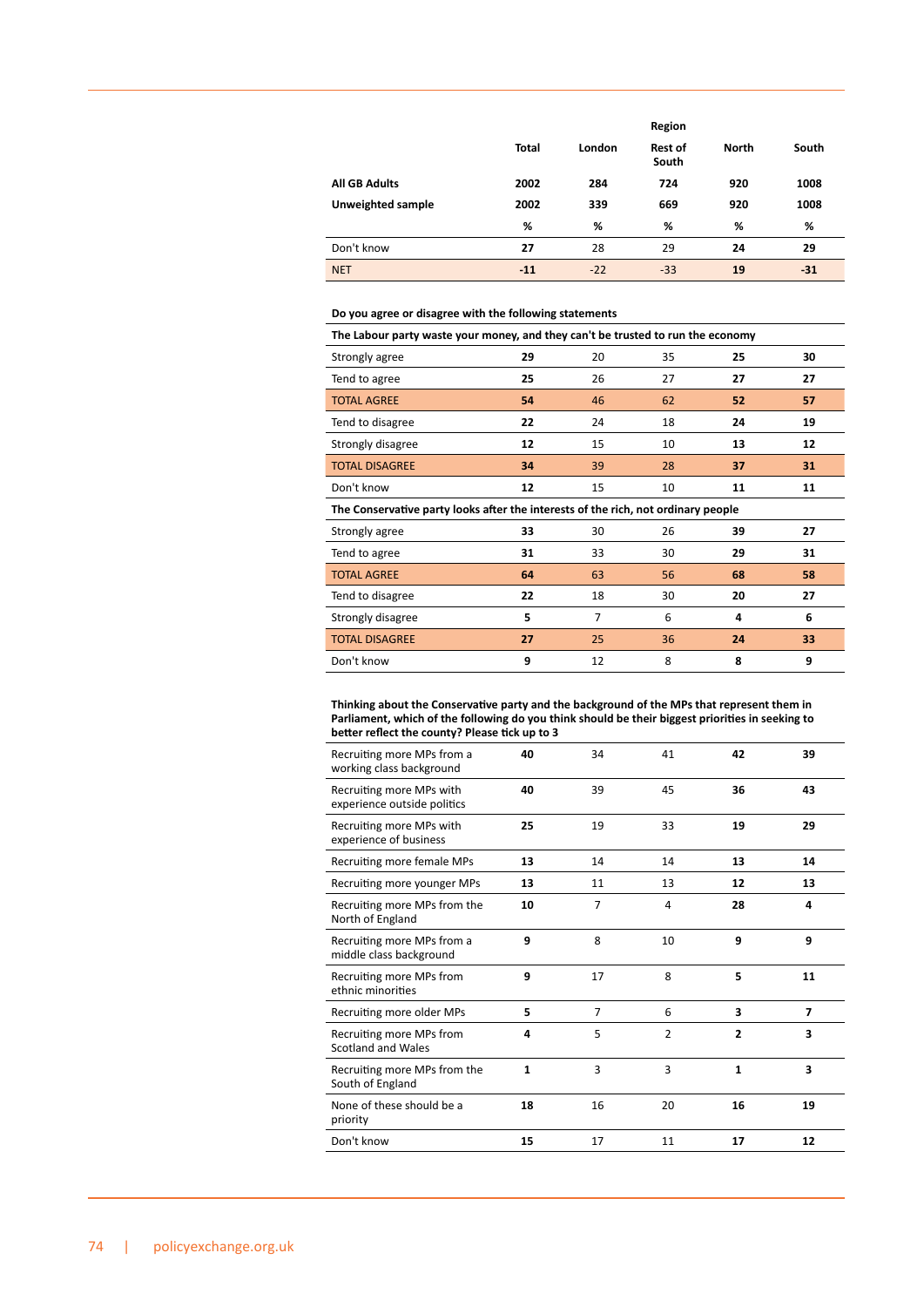|                      | Region |        |                         |       |       |  |  |
|----------------------|--------|--------|-------------------------|-------|-------|--|--|
|                      | Total  | London | <b>Rest of</b><br>South | North | South |  |  |
| <b>All GB Adults</b> | 2002   | 284    | 724                     | 920   | 1008  |  |  |
| Unweighted sample    | 2002   | 339    | 669                     | 920   | 1008  |  |  |
|                      | %      | %      | %                       | %     | %     |  |  |

**And thinking about the Labour party and the background of the MPs that represent them in Parliament, which of the following do you think should be their biggest priorities in seeking to better reflect the county? Please tick up to 3**

| Recruiting more MPs with<br>experience outside politics | 38             | 38             | 41             | 32             | 40             |
|---------------------------------------------------------|----------------|----------------|----------------|----------------|----------------|
| Recruiting more MPs with<br>experience of business      | 30             | 29             | 36             | 26             | 34             |
| Recruiting more MPs from a<br>working class background  | 25             | 21             | 22             | 27             | 22             |
| Recruiting more younger MPs                             | 11             | 9              | 10             | 10             | 10             |
| Recruiting more MPs from a<br>middle class background   | 10             | 13             | 12             | 9              | 12             |
| Recruiting more female MPs                              | 9              | 10             | 9              | 11             | 10             |
| Recruiting more MPs from<br>ethnic minorities           | $\overline{z}$ | 11             | $\overline{7}$ | 5              | 8              |
| Recruiting more older MPs                               | 6              | 8              | 5              | 4              | 6              |
| Recruiting more MPs from the<br>North of England        | 5              | $\overline{2}$ | $\mathbf{1}$   | 15             | $\mathbf{1}$   |
| Recruiting more MPs from the<br>South of England        | 4              | $\overline{7}$ | 6              | $\overline{2}$ | $\overline{7}$ |
| Recruiting more MPs from<br><b>Scotland and Wales</b>   | $\overline{2}$ | $\mathbf{1}$   | $\Omega$       | $\mathbf{1}$   | 0              |
| None of these should be a<br>priority                   | 20             | 20             | 20             | 19             | 20             |
| Don't know                                              | 19             | 18             | 18             | 21             | 18             |

**From what you have seen or heard, since the new government was elected in 2010 is it true or false that:**

| Taxes are being cut for those on low incomes       |    |    |    |    |    |  |  |  |
|----------------------------------------------------|----|----|----|----|----|--|--|--|
| <b>TRUE</b>                                        | 37 | 32 | 40 | 38 | 38 |  |  |  |
| <b>FALSE</b>                                       | 39 | 40 | 37 | 40 | 38 |  |  |  |
| Don't know                                         | 25 | 28 | 23 | 22 | 24 |  |  |  |
| Spending on the NHS is being protected             |    |    |    |    |    |  |  |  |
| <b>TRUE</b>                                        | 30 | 28 | 36 | 29 | 34 |  |  |  |
| <b>FALSE</b>                                       | 48 | 52 | 42 | 53 | 45 |  |  |  |
| Don't know                                         | 21 | 20 | 22 | 18 | 21 |  |  |  |
| <b>Unemployment is falling</b>                     |    |    |    |    |    |  |  |  |
| <b>TRUE</b>                                        | 5  | 5  | 5  | 4  | 5  |  |  |  |
| <b>FALSE</b>                                       | 85 | 82 | 86 | 87 | 85 |  |  |  |
| Don't know                                         | 10 | 14 | 8  | 9  | 10 |  |  |  |
| Criminals are less likely to get lenient sentences |    |    |    |    |    |  |  |  |
| <b>TRUE</b>                                        | 23 | 23 | 21 | 24 | 22 |  |  |  |
| <b>FALSE</b>                                       | 56 | 53 | 57 | 57 | 56 |  |  |  |
| Don't know                                         | 21 | 24 | 22 | 19 | 22 |  |  |  |
| The number of immigrants is being reduced          |    |    |    |    |    |  |  |  |
| <b>TRUE</b>                                        | 20 | 23 | 21 | 18 | 21 |  |  |  |
| <b>FALSE</b>                                       | 62 | 57 | 62 | 65 | 61 |  |  |  |
|                                                    |    |    |    |    |    |  |  |  |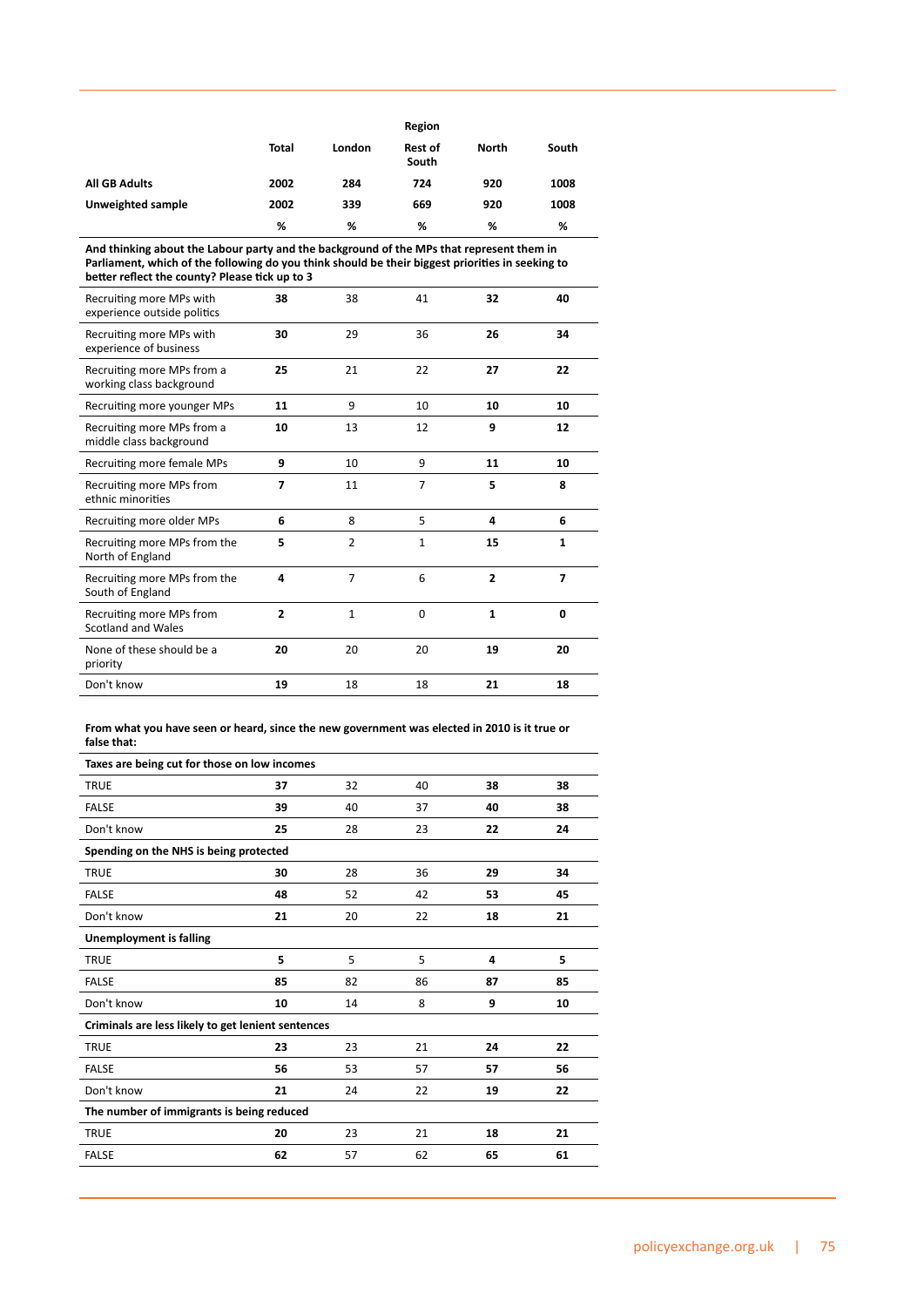|                                                                    | Region                                |        |                         |              |       |  |  |  |
|--------------------------------------------------------------------|---------------------------------------|--------|-------------------------|--------------|-------|--|--|--|
|                                                                    | <b>Total</b>                          | London | <b>Rest of</b><br>South | <b>North</b> | South |  |  |  |
| <b>All GB Adults</b>                                               | 2002                                  | 284    | 724                     | 920          | 1008  |  |  |  |
| Unweighted sample                                                  | 2002                                  | 339    | 669                     | 920          | 1008  |  |  |  |
|                                                                    | %                                     | ℅      | ℅                       | %            | %     |  |  |  |
| Don't know                                                         | 18                                    | 20     | 17                      | 17           | 18    |  |  |  |
| Standards and discipline in schools are being improved             |                                       |        |                         |              |       |  |  |  |
| <b>TRUE</b>                                                        | 19                                    | 20     | 24                      | 18           | 23    |  |  |  |
| <b>FALSE</b>                                                       | 57                                    | 51     | 51                      | 61           | 51    |  |  |  |
| Don't know                                                         | 24                                    | 28     | 25                      | 21           | 26    |  |  |  |
| The number of people cheating the benefits system is being reduced |                                       |        |                         |              |       |  |  |  |
| <b>TRUE</b>                                                        | 30                                    | 29     | 33                      | 30           | 32    |  |  |  |
| <b>FALSE</b>                                                       | 51                                    | 44     | 49                      | 53           | 48    |  |  |  |
| Don't know                                                         | 20                                    | 27     | 18                      | 17           | 21    |  |  |  |
|                                                                    | Government spending is being cut back |        |                         |              |       |  |  |  |
| <b>TRUE</b>                                                        | 66                                    | 59     | 68                      | 66           | 65    |  |  |  |
| <b>FALSE</b>                                                       | 21                                    | 22     | 20                      | 22           | 21    |  |  |  |
| Don't know                                                         | 13                                    | 19     | 12                      | 12           | 14    |  |  |  |

**Which of the following things would most convince you that the Labour party would be good at running the economy if it returned to Government? Please tick up to three**

| Pledging to control spending<br>on welfare and stop people<br>ripping off the benefits system | 39 | 40 | 44             | 37           | 43 |
|-----------------------------------------------------------------------------------------------|----|----|----------------|--------------|----|
| Pledging to reduce<br>immigration                                                             | 32 | 30 | 32             | 35           | 32 |
| Announcing a cap on bankers<br>salaries                                                       | 25 | 26 | 22             | 28           | 23 |
| Announcing a number of<br>specific areas in which it<br>would find savings and spend<br>less  | 19 | 21 | 19             | 21           | 19 |
| Announcing a plan to create<br>government jobs for people in<br>areas of high unemployment    | 18 | 16 | 20             | 17           | 18 |
| Not opposing all of the<br>cutbacks being made by the<br>current government                   | 17 | 23 | 15             | 17           | 17 |
| Announcing that it would<br>abide by tough rules on<br>borrowing                              | 16 | 16 | 17             | 14           | 17 |
| Announcing tax cuts                                                                           | 14 | 14 | 15             | 14           | 15 |
| Apologising for its previous<br>record in government                                          | 14 | 18 | 11             | 12           | 13 |
| Making a clear distinction<br>between good and bad<br>businesses                              | 8  | 9  | $\overline{7}$ | 9            | 8  |
| Announcing spending<br>increases                                                              | 5  | 5  | $\overline{4}$ | 6            | 4  |
| Announcing tax rises                                                                          | 3  | 3  | 3              | $\mathbf{1}$ | 3  |
| None of these                                                                                 | 13 | 9  | 16             | 13           | 14 |
| Don't know                                                                                    | 11 | 10 | 9              | 11           | 9  |